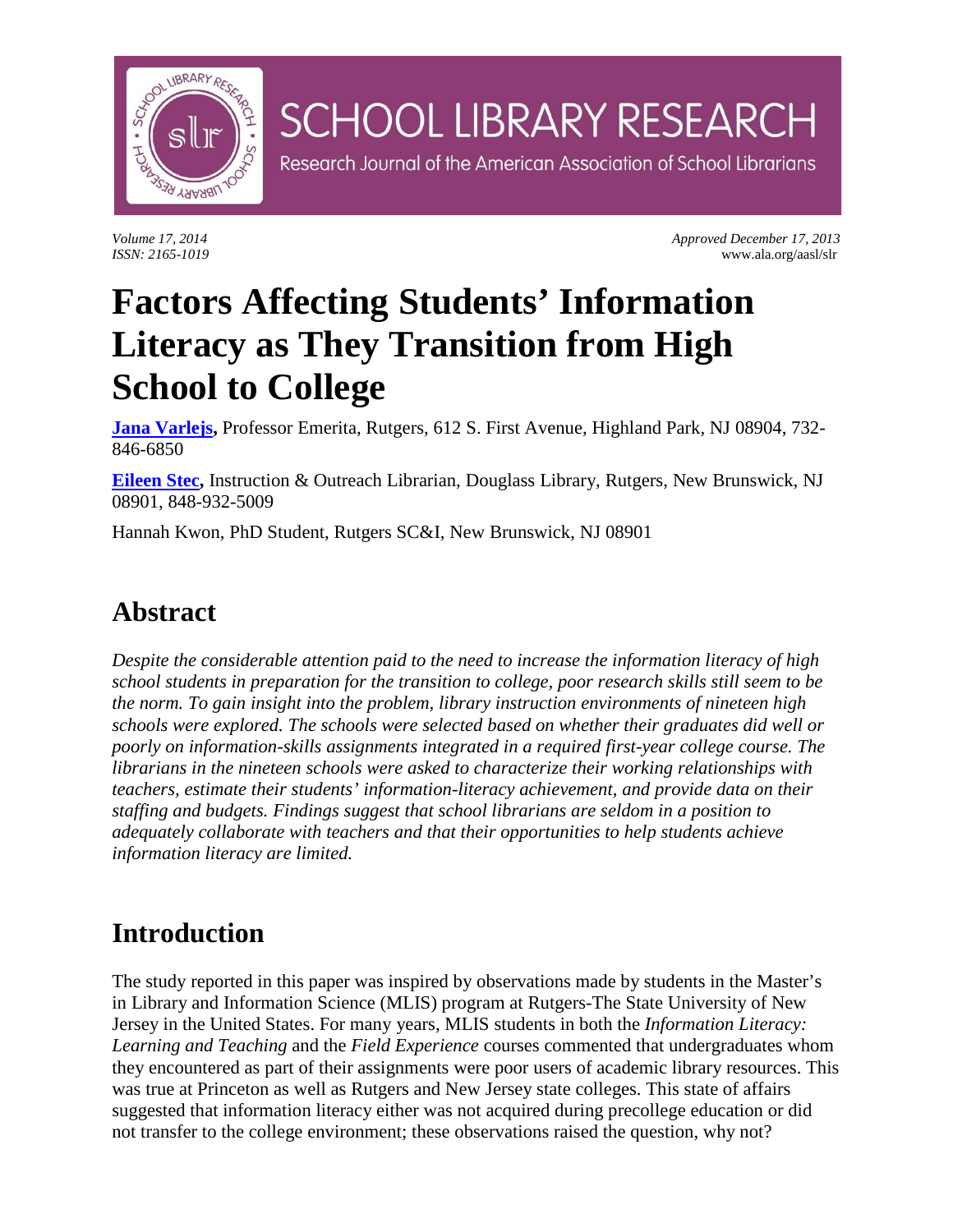For the Rutgers MLIS program, this was an especially awkward question. As Rutgers is the state university, most of the enrollment is from New Jersey, and many MLIS graduates remain in the state. Given that the Rutgers Master's program in school librarianship has been judged to be excellent for years (for example, the program ranked highly in the 2013 *U.S. News and World Report* assessment) and that many school libraries in the state are headed by Rutgers alumni, it is reasonable to expect that New Jersey high schools produce mostly information-literate graduates. As shown by data reported in this paper, however, that expectation is not well met. The study described here is an attempt to contribute to understanding factors affecting students' information literacy as they transition from high school to college. Most baldly stated, the research question asks: Why are first-year college students information illiterate?

# **Background**

The problem is not limited to New Jersey. A great deal of evidence has been, and continues to be, gathered that first-year college students across North America arrive poorly prepared to make good use of the resources that their institution's library provides (e.g., Foster 2006; Kolowich 2011; Mittermeyer 2005; Purcell et al. 2012; Taylor 2012). One has to wonder why that situation is the case, especially in an era in which information literacy has been a desired learning outcome at the high school as well as college level. College and university instruction librarians have not only noted the lack of information skills of entering students but have taken steps to understand the source of the problem and to work with high school librarians to find solutions (Burhanna 2007; Oakleaf and Owen 2010).

Conference programs as well as publications attest to efforts of high school and academic librarians to work together to improve the information literacy of college-bound students. "Yours, Mine and Ours: Moving Students through the Information Literacy Ladder from High School through Community College to the College/University," presented by the Association of College and Research Libraries (ACRL) June 26, 2010, at an annual American Library Association (ALA) conference was only one of a number of national programs over a decade testifying to the shared commitment. A similar effort has occurred in New Jersey. Within ALA, a joint committee exists, the American Association of School Librarians (AASL)/ACRL Interdivisional Committee on Information Literacy. The committee's focus is described below.

The AASL/ACRL Information Literacy Task Force was established by the ACRL Board at the ALA Midwinter meeting in 2002. In 2003, the task force was given permanent status as a standing committee at the 2003 ALA Annual Conference….The AASL/ACRL interdivisional committee on information literacy will focus on how to prepare K–20 students to be information literate and will provide a channel of communication to the respective divisions. In general, this interdivisional committee will be a forum for sharing ideas on information literacy in K–20 environments and a source of professional development opportunities in this area. (ALA/ACRL 2013)

In 2005 the committee established an electronic discussion list for high school, public, and college librarians, [infolit@ala.org](mailto:infolit@ala.org) (AASL/ALA 2005). It focuses on "the importance of information literacy as students transition from high school to college" (AASL 2013) and has addressed questions regarding state standards for information literacy and integration in the curriculum and what research skills academic librarians want college freshmen to have (Percy 2010).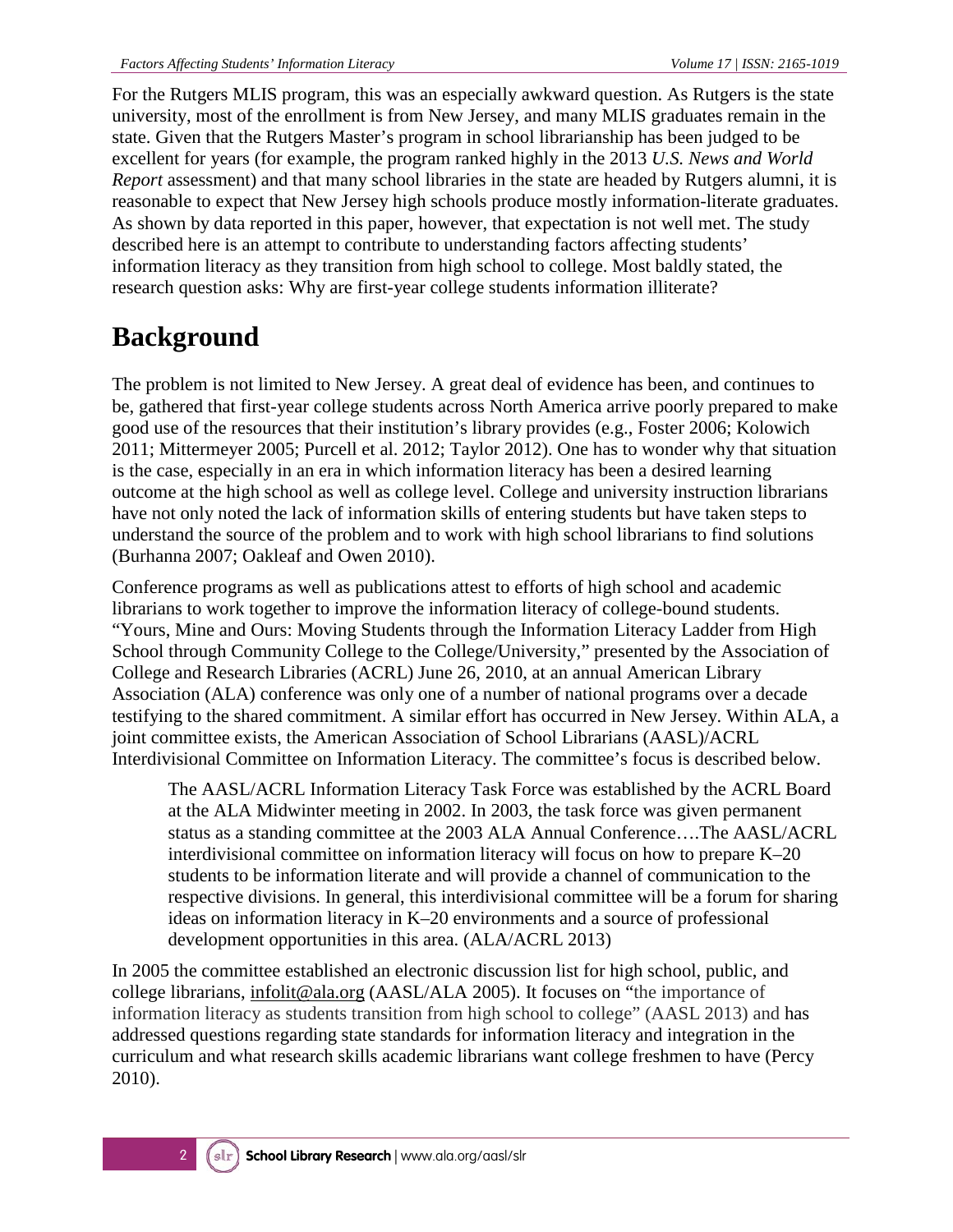A notable example of academic librarians' efforts to work with high schools to raise students' information literacy is the Kent State University Libraries' range of projects, from the TRAILS assessment tool (see [<www.trails-9.org>](http://www.trails-9.org/)) to their Transitioning to College website (see  $\lt$ http://libguides.library.kent.edu/t2c>). The Kent librarians have reached out to secondary school students and teachers, and, to a much lesser extent, to administrators (Burhanna 2007, 2013; Burhanna and Jensen 2006; Institute for Library & Information Literacy Education n.d.). Another example is a project at a Canadian college; the project culminated in a film featuring college faculty discussing what they expect of entering students (Okanagan College 2010).

AASL also promulgated information-literacy standards and guidelines (2007). Jo Ann Carr and Ilene F. Rockman have compared AASL and ACRL statements, emphasizing their similarity (2003). *Knowledge Quest*, the AASL journal, devoted the March/April 2002 and 2004 issues to information literacy K–20; the April 2010 *Teacher Librarian* is another example of a journal with a theme issue on the topic of high school to college transition. Efforts such as these are ongoing, suggesting that high school librarians are likely to be aware of what level of information literacy academic librarians expect entering students to have. Yet while the complaints about lack of readiness for college continue, explanations have been limited. Typically, research focuses on students' use of information technology and their search behavior. For example, the Pew Research Center's study *How Teens Do Research in the Digital World* (Purcell et al. 2012) found that students used library resources to complete assignments less than 20 percent of the time, relying instead on Google and other electronic sources. In his study of undergraduates' search behavior, Arthur Taylor (2012) concluded that students' proceeded erratically and did little to evaluate information.

# **Methodology**

### **The Opportunity to Seek Explanations**

Several circumstances allowed us to pursue answers to the question of why students arrived at Rutgers with poor information skills. The first circumstance was the existence of a required firstyear course at the University's Douglass College which mandated the use of library resources. This course enrolled over 400 undergraduates in more than twenty sections, which meant that the librarian responsible for preparing them to use the library welcomed the help of MLIS students who were taking the course on teaching information literacy. The involvement of the MLIS students and their professor allowed for data collection, including information about where the undergraduates attended high school. Case studies could therefore be developed by selecting high school librarians based on whether their graduates did well or poorly on the information skills taught and tested in the Douglass course.

### **Data Collection**

The MLIS students were trained by the Douglass instruction librarian to teach the undergraduates the basics of finding books and articles for a paper they had to write for the required course Shaping a Life (SAL). The Douglass students attended two library-instruction sessions and were asked to complete a number of library-resource-based assignments that were graded by the MLIS students; students were also required to submit (to the librarian who coordinated instruction for Douglass Library) the bibliographies for their SAL final papers.

With the approval of the Rutgers Institutional Review Board, MLIS students and others who were presenting library instruction to the SAL students were asked to help distribute and collect

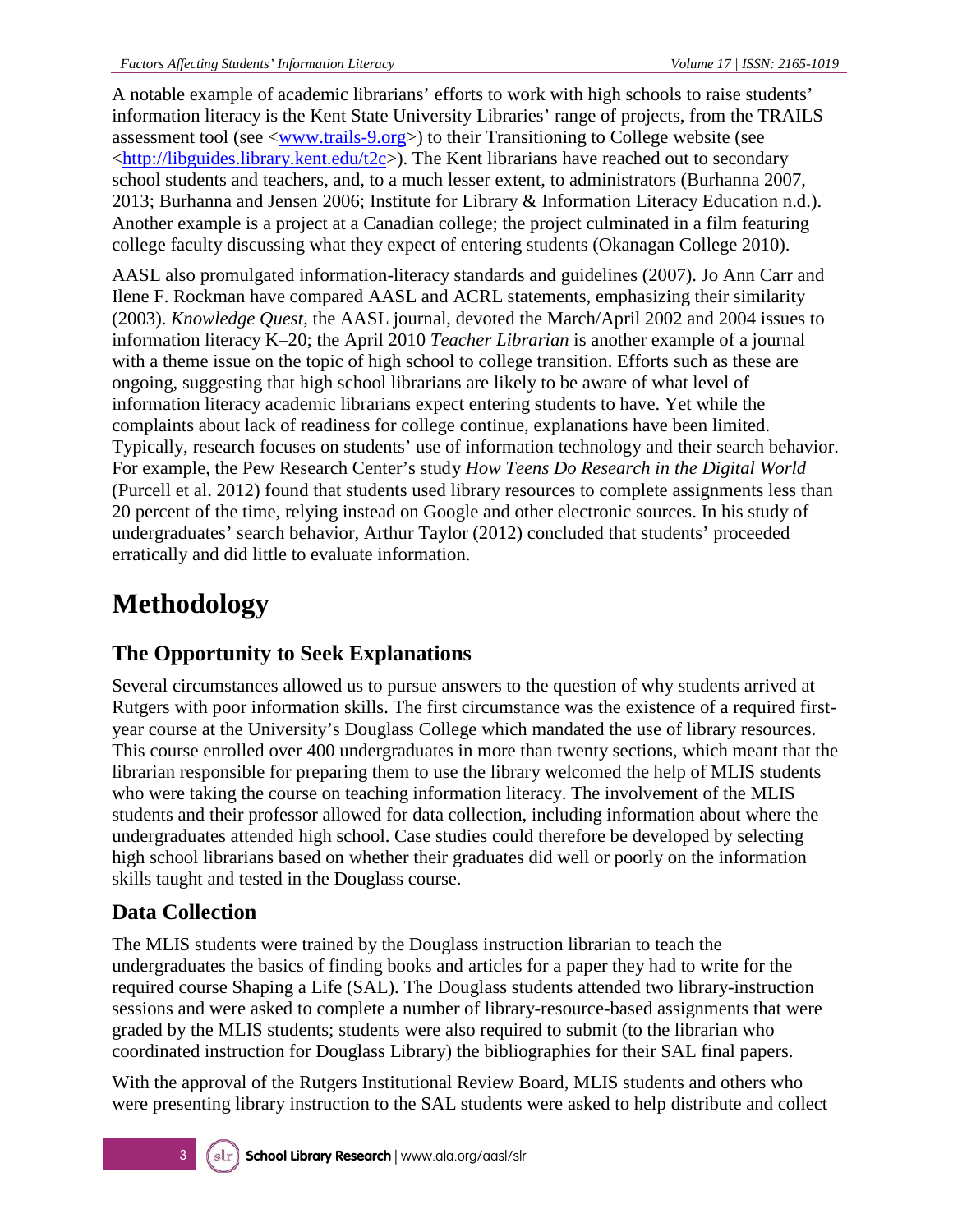a consent form, which, in addition to seeking the undergraduates' informed participation in the project, asked for two items of information: where they went to high school and whether they wrote a paper requiring the use of library resources while they were in high school. Over the course of the semester, scores that students earned on the following five assignments were collected:

- Rutgers online catalog handbook exercise (0–3 points)
- "What makes a journal scholarly" quizzes (0–4 points)
- Worksheet on selecting indexes and databases (0–5 points)
- Concept map, including a definition of topic and a statement of the research question (0–4 points)
- Bibliography from the final SAL paper (0–9 points)

The results were aggregated, so that each student had a summative score. The highest score possible was 25. The data were sorted by high school, so that the schools sending the higher scorers to Douglass could be separated from those sending lower scorers. Students who went to out-of-state schools were excluded. In addition, other students who were omitted included those under age eighteen and not eligible to sign consent, those who failed to list their high school, and those who did not submit the bibliography, which we deemed to be the most important measure.

Once the usable scores were sorted by high school, librarians from the top and bottom tier schools were invited to participate in telephone interviews. They were contacted in the order of the highest and lowest scores until nineteen consents were obtained.

#### **Limitations of the Methodology**

A major methodological issue is the absence of a pre-test. Presumably, a pre-test would have measured the skills that students had brought with them from high school. They were all at the start of their second semester and were very unlikely to have had any library instruction during their first semester at college. Ideally, we would have tested students' knowledge of the basics before they received instruction in the context of the SAL course and then eliminated those cases where students substantially improved their scores after the library sessions. In the cases of those students with significant improvement, higher post-test scores would have suggested that it was the library instruction provided as part of the SAL course and not residual knowledge from high school that was responsible for the improvement.

However, as it was not possible to administer a pre-test at the time, the assumption was made that the great majority of these students, just as those in an earlier study by the Douglass instruction librarian (Stec 2006), would not show a significant improvement overall as a result of the two library classes connected to the SAL course. It was expected that the conclusions from the 2006 study would hold, i.e., that many students arrived with poor skills and that two sessions were not enough to remedy the weaknesses. At the same time, students who left high school with good skills would be at an advantage, with the library instruction in the SAL course providing reinforcement. Thus, the scores could be used to approximate the level of library research abilities carried forward from high school.

Another issue concerns the selection of cases. To look for factors that might differentiate the school library programs, the plan was to interview the librarians from ten top-scoring and ten low-scoring schools. Preference was given to schools with more than one student in the data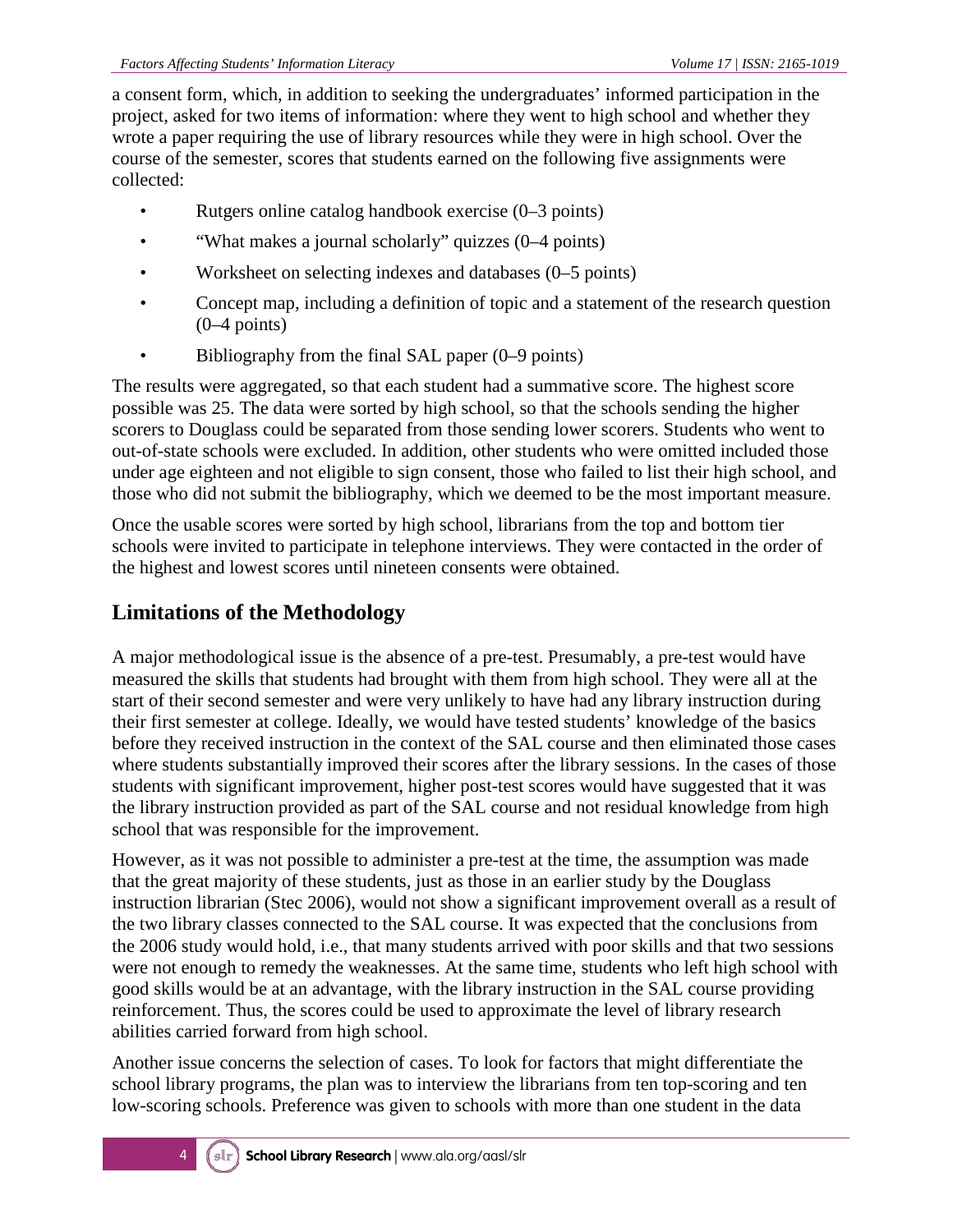pool. This selection preference was possible for schools on the high end, but did not work on the low end, where schools were usually represented in the SAL data by only one graduate. An additional problem arose when librarians in the selected schools declined to participate, citing lack of time and other reasons. When school librarians were contacted and asked to participate in the study, they were not told about the high/low grouping. The purpose was described as "to explore how prepared college students are to conduct library research required for one of their courses, and to relate their library skills level to their high school library program." While the final list of schools does not constitute a random sample nor does it show symmetry in scores or student numbers, the list does include the different geographical regions of the state; urban, rural, and suburban communities are represented.

#### **School Librarian Interview Process**

The nineteen school librarians who agreed to take part in the study were reached by telephone, and the conversations were recorded and transcribed. The questions posed to participants included a few each about their background, their library resources, students' informationliteracy levels, and the librarians' interactions with teachers. The key question that was used to characterize the libraries' information-literacy program within the framework of librarian-teacher interaction used concepts from a survey conducted by the Rutgers Center for International Scholarship in School Libraries for Delaware:

The following categories were used in this study to identify the level of interaction with the school community to characterize how school librarians impart their informationlearning expertise:

Cooperation: The teacher and the school librarian may communicate informally about a short term project, but work independently.

Coordination: The teacher and the school librarian may meet together to discuss a lesson/unit of study. However, the individual goal setting, learning experience design, teaching, and evaluation are done independently.

Instructional Collaboration: The teacher and school librarian jointly set goals, design learning experiences, teach, and evaluate a comprehensive unit of study. (Governor's Task Force on School Libraries 2004, 17)

Patricia Montiel-Overall (2005, 2008) traced the evolution of these categories and saw collaboration as critical to student learning. If it is true that school librarians' working collaboratively with teachers results in learning, developing information literacy can be assumed to be an important part of that learning. School librarians' descriptions of their work in terms of the three levels of interaction and other comments that they made were analyzed for the purpose of creating categories and deriving themes that might shed light on the high school library experience of Douglass students.

The interview questions included specific aspects of information literacy that were covered in the Douglass library instruction classes and assignments, as well as selected items that were derived from the aforementioned Delaware study (Governor's Task Force on School Libraries 2004, 33).

# **Findings**

#### **Schools, Libraries, and Scores**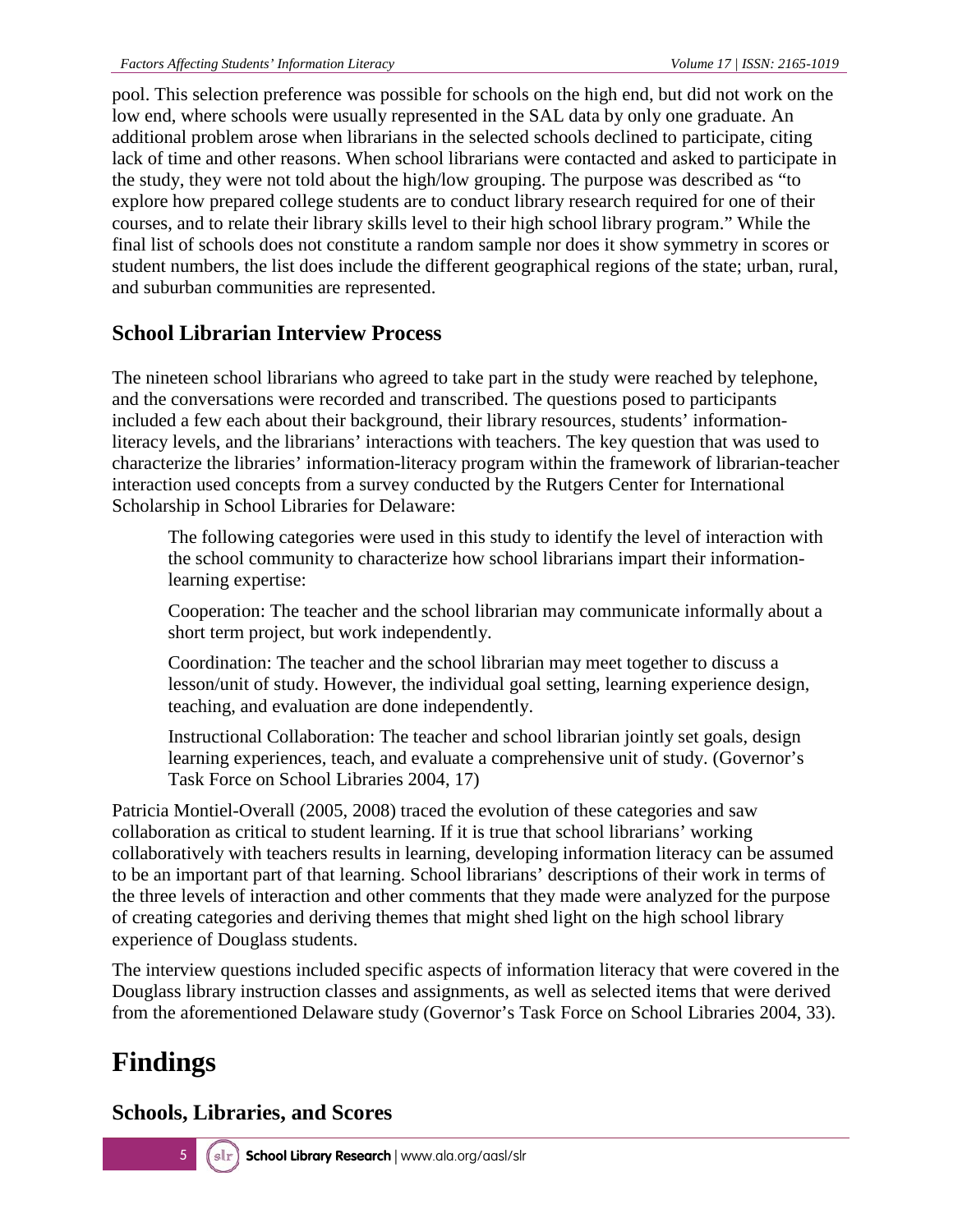Table 1 presents an overview of the total students, schools, and scores from which the cases in this study were drawn. Table 2 summarizes data about the nineteen schools studied and their libraries. Except for school enrollment numbers, which were taken from the New Jersey Report Card ([<http://www.state.nj.us/education/reportcard/index.html>](http://www.state.nj.us/education/reportcard/index.html)) data on schools, the school information is from the telephone interviews. In cases where high schools had more than one graduate taking the SAL course, the average of the students' scores was used as the school score.

Table1. Shaping a Life (SAL) course enrollment and library instruction.

| Characteristics of Pool from Which Cases Were Drawn                        | Number |
|----------------------------------------------------------------------------|--------|
| Total number of students enrolled in Shaping a Life course                 | 408    |
| Number of students who signed consent and named a New Jersey high          | 257    |
| school                                                                     |        |
| Of the 257 students, number who wrote a paper in high school requiring     | 214    |
| library resources                                                          |        |
| Of the 257, number who completed all 5 Douglass library assignments        | 191    |
| Number of high schools attended by the 191 students                        | 143    |
| Of the 257, number whose total score was 12 (out of 25 available points)   | 148    |
| or above                                                                   |        |
| Of the 257, number whose total score was below 12 points                   | 109    |
| Mean score for all 5 assignments, 191 students                             | 18.8   |
| Mean score for bibliography only, 191 students (out of 9 available points) | 4.9    |

If we separate the rows in table 2 between case 16 and case 11 and seek relationships between the higher/lower scores and other variables, it is difficult to find any pattern for the data on MLS, years of service, and staff numbers. More of the librarians in the eleven schools with higher scores were better able to answer a question about the number of classes visiting the school library than those in the lower tier. The average number of students per librarian in the top eleven is 1204, while it is 1152 for the lower scorers (excluding case 18, a private school). The average per-student expenditure for library materials is \$17.84 for the top, \$15.26 for the bottom cases (again excluding case 18).

Table 2. Characteristics of high schools and their libraries sorted in descending order of their graduates' scores on the Douglass library instruction/information literacy (IL) assessments in the SAL course.

| High<br>school<br><b>ID</b> (case<br>no.) | IL score<br>(based)<br>on<br>number<br>of SAL<br>students) | High<br>school<br>enroll-<br>ment | <b>Does</b><br>responding<br>librarian<br>hold ALA<br>$MLS$ ?* | No. of<br>vears<br>librn<br>at this<br>school | No. of NJ<br>certified<br><b>librarians</b><br>&<br>number<br>of<br>assistants | No. of<br>students<br>per<br>libraria<br>n | Library<br>resources<br>budget | Re-<br>sources<br>budget/<br>student | <b>Classes</b><br>in library<br>in fall<br>semester |
|-------------------------------------------|------------------------------------------------------------|-----------------------------------|----------------------------------------------------------------|-----------------------------------------------|--------------------------------------------------------------------------------|--------------------------------------------|--------------------------------|--------------------------------------|-----------------------------------------------------|
| 7                                         | 22.5(2)                                                    | 1990                              | Y                                                              | 6                                             | 1/0                                                                            | 1990                                       | \$16,000                       | \$8.04                               | 213                                                 |
| 2                                         | 21.5(2)                                                    | 1363                              | N                                                              | 18                                            | 2/1                                                                            | 681.5                                      | \$37,000                       | \$27.14                              | 209                                                 |
| 9                                         | 21.3(6)                                                    | 2892                              | N                                                              | 24                                            | $3/3+$                                                                         | 964                                        | \$44,500                       | \$15.38                              | 1153                                                |
| 3                                         | 21(3)                                                      | 2151                              | N                                                              | 4 (15)                                        | 2/1                                                                            | 1075.5                                     | \$28,000                       | \$13.01                              | $803**$                                             |
|                                           |                                                            |                                   |                                                                | total)                                        |                                                                                |                                            |                                |                                      |                                                     |
| 6                                         | 20.3(3)                                                    | 1079                              | N                                                              | 15                                            | 2/1                                                                            | 539.5                                      | \$27,000                       | \$25.02                              | $\overline{\cdot}$                                  |

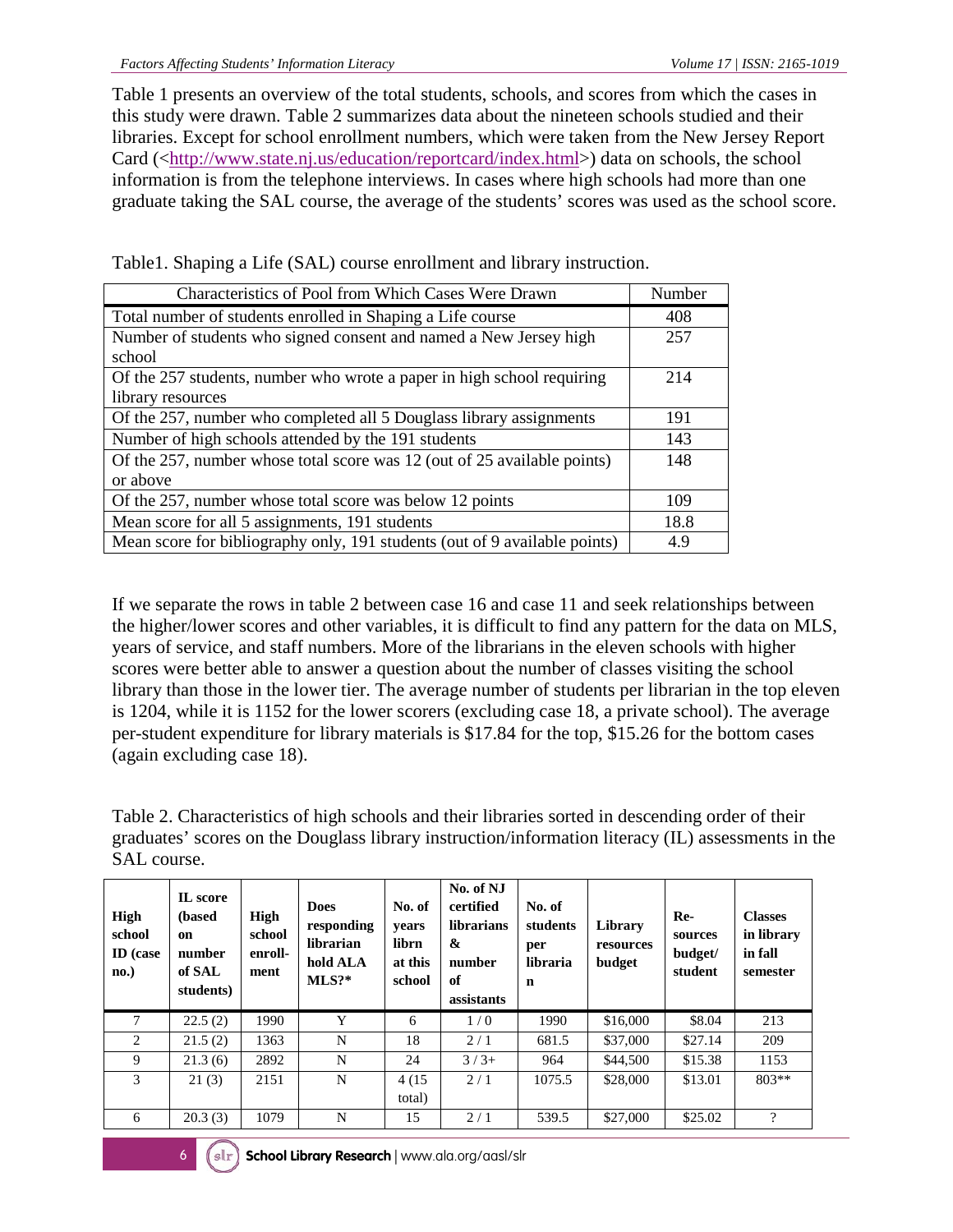*Factors Affecting Students' Information Literacy Volume 17 | ISSN: 2165-1019*

| 10 | 20(2) | 2643 | N          | 2              | 1.5/4    | 1762   | \$55,000 | \$20.80 | 301                      |
|----|-------|------|------------|----------------|----------|--------|----------|---------|--------------------------|
|    |       |      | (Villanova |                |          |        |          |         |                          |
|    |       |      | MLS)       |                |          |        |          |         |                          |
| 4  | 20(2) | 1622 | Y          | 11             | 2/0.5    | 811    | \$32,500 | \$20.03 | 9                        |
| 8  | 20(2) | 1600 | Y          | 10             | 2/1      | 800    | \$36,000 | \$22.50 | 425                      |
| 5  | 19(2) | 1274 | $Y^*$      | 3              | $1*/1.5$ | 1247   | \$28,800 | \$22.60 | 117                      |
| 1  | 18(4) | 2259 | Y          | 16             | 2/3      | 1129.5 | \$30,000 | \$13.28 | 547                      |
| 16 | 17(1) | 2241 | N          | 6              | 1/1      | 2241   | \$19,000 | \$8.47  | $365**$                  |
| 11 | 14(1) | 2553 | N          | $\overline{4}$ | 2/2      | 1276.5 | \$40,000 | \$15.66 | 631                      |
| 15 | 14(1) | 705  | N          | 14             | 1/1      | 705    | \$16,205 | \$22.98 | ?                        |
| 18 | 14(1) | 247  | Y          | 7              | $3*/0.5$ | 247    | \$17,197 | \$69.62 | $19+$                    |
| 19 | 14(1) | 1410 | Y          | 3              | 1/1      | 1410   | \$35,500 | \$25.17 | $\gamma$                 |
| 12 | 13(1) | 1774 | Y          | 12             | 1/1      | 1774   | \$30,000 | \$16.91 | $\gamma$                 |
| 14 | 13(1) | 2713 | N          | 13             | 2/0      | 1356.5 | \$22,000 | \$8.10  | 650                      |
| 13 | 10(1) | 3397 | Y          | 20             | 4/1      | 849.25 | \$50,000 | \$14.71 | $1168**$                 |
| 17 | 6(1)  | 694  | N          | $5***$         | 1/0      | 694    | \$3,000  | \$4.32  | $\overline{\mathcal{C}}$ |
|    |       |      |            |                |          |        |          |         |                          |

\* at least one librarian is not certified by the state

\*\* estimated on the basis of 73 school days September through December

\*\*\*27 years in district, previously in elementary school

? information not provided

#### **Demographics**

A number of school librarians in this study indicated that there were considerable distinctions between college-bound and other students in regard to their information literacy. On the other hand, several librarians made remarks that suggested that planning for college was the rule rather than the exception. A few mentioned special education needs and limited English language skills as deterrents to effective use of information resources. Consequently, as shown in table 3, additional data were compiled from the New Jersey Report Card to explore whether socioeconomic factors might play a role. Table 3 shows that, in most cases, the higher information-literacy scores coincide with higher SAT scores and with plans to attend a four-year college. The relationship between language and scores is not quite as clear-cut, but for schools 7, 16, and 14, strong negative relationships between languages other than English as the students' first language and plans to attend college can be seen.

Table 3. Characteristics of student bodies in the nineteen high schools (same sort order as table 2).

| School ID [SAL IL<br>score] | % limited English | <b>Mean SAT scores</b> | % drop outs | % planning 4-yr<br>college |
|-----------------------------|-------------------|------------------------|-------------|----------------------------|
| 7[22.5]                     | 2.0               | 502                    | $1.1\,$     | 48.5                       |
| 2 [21.5]                    | 0.4               | 550                    | 0.2         | 74.5                       |
| 9 [21.3]                    | 1.1               | 544                    | 0.6         | 73.9                       |
| 3 [21.0]                    | 0.0               | 530                    | 0.0         | 72.0                       |
| 6[20.3]                     | 0.5               | 541                    | 0.6         | 66.8                       |
| 10 [20.0]                   | 0.3               | 517                    | 0.7         | 72.0                       |
| 4 [20.0]                    | 0.2               | 509                    | 1.8         | 59.8                       |
| 8 [20.0]                    | 0.4               | 512                    | 0.5         | 61.5                       |
| 5[19.0]                     | 3.7               | 507                    | 0.7         | 64.6                       |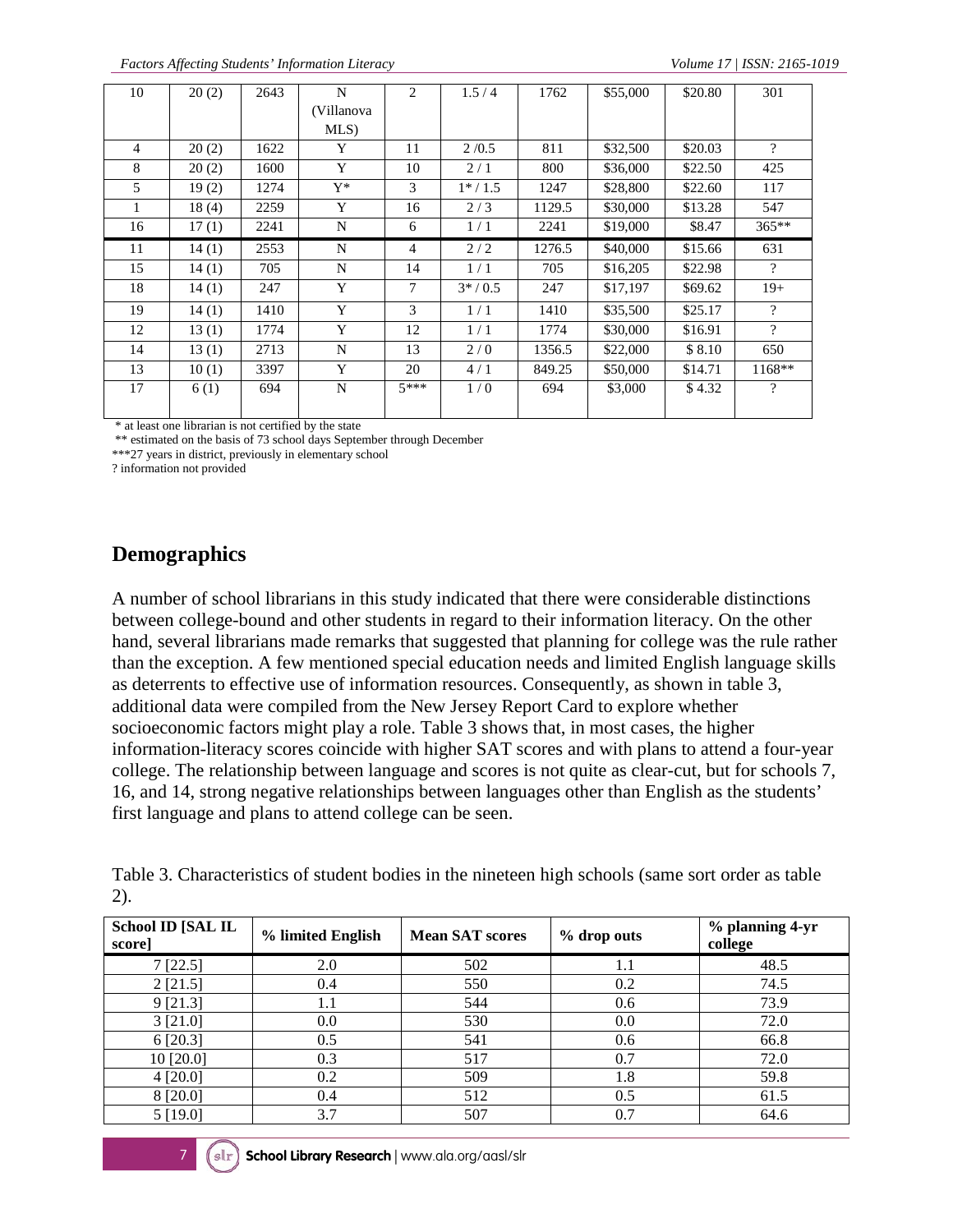*Factors Affecting Students' Information Literacy Volume 17 | ISSN: 2165-1019*

| 1 [18]   | $_{1.0}$ | 537    | 0.5 | 72.7 |
|----------|----------|--------|-----|------|
| 16 [17]  | 2.6      | 477    | 1.9 | 36.9 |
| 11[14]   | 1.7      | 444    | 0.4 | 52.8 |
| 15[14]   | 1.1      | 486    | 1.3 | 32.7 |
| 18* [14] | *        | $\ast$ | *   | ∗    |
| 19[14]   | 1.0      | 513    | 0.4 | 71.3 |
| 12 [13]  | 2.2      | 495    | 2.5 | 63.3 |
| 14 [13]  | 9.7      | 369    | 4.8 | 18.6 |
| 13 [10]  | 4.9      | 460    | 5.1 | 51.4 |
| 17 [6]   | 2.0      | 498    | 2.0 | 70.3 |

\*Private school, excluded from state data

Again splitting the schools between the case 16 and case 11 (excluding case 18, a private school), differences between the two groups in table 3 appear to be greater than in table 2. The average percent planning to attend a four-year college is 63.92 for the top, 51.48 for the lower group.

#### **Common Elements**

In addition to the descriptive data displayed in the above tables, the telephone interviews gathered data from a number of questions that elicited such consistent answers that the responses are not tabulated here. With only an occasional exception, the school librarians reported that they opened the library to students outside of scheduled class visits, had access to technology and support, provided a range of authoritative electronic resources, and were members of their regional library cooperative. The New Jersey state library's collection of digital resources, [<http://www.JerseyClicks.org>](http://www.jerseyclicks.org/), is available for free to all students from home as well as school, although it is not clear whether all school librarians gave instruction on how to access JerseyClicks. Through the New Jersey library cooperative, [<http://librarylinknj.org>](http://librarylinknj.org/), participating schools can borrow materials on behalf of students.

#### **Responses to Open-Ended Questions**

#### **Introduction**

The telephone interviews included open-ended questions about working with teachers, required papers, and student proficiency in information literacy. The taped conversations were transcribed and were analyzed through repeated extraction and grouping of terms and phrases; categories and themes were identified and named.

#### **Work with Teachers**

The first open-ended question was posed to librarians after reading to them the following characterizations of how they might typically work with teachers:

Cooperation: The teacher and the librarian may communicate informally about a short-term project but work independently.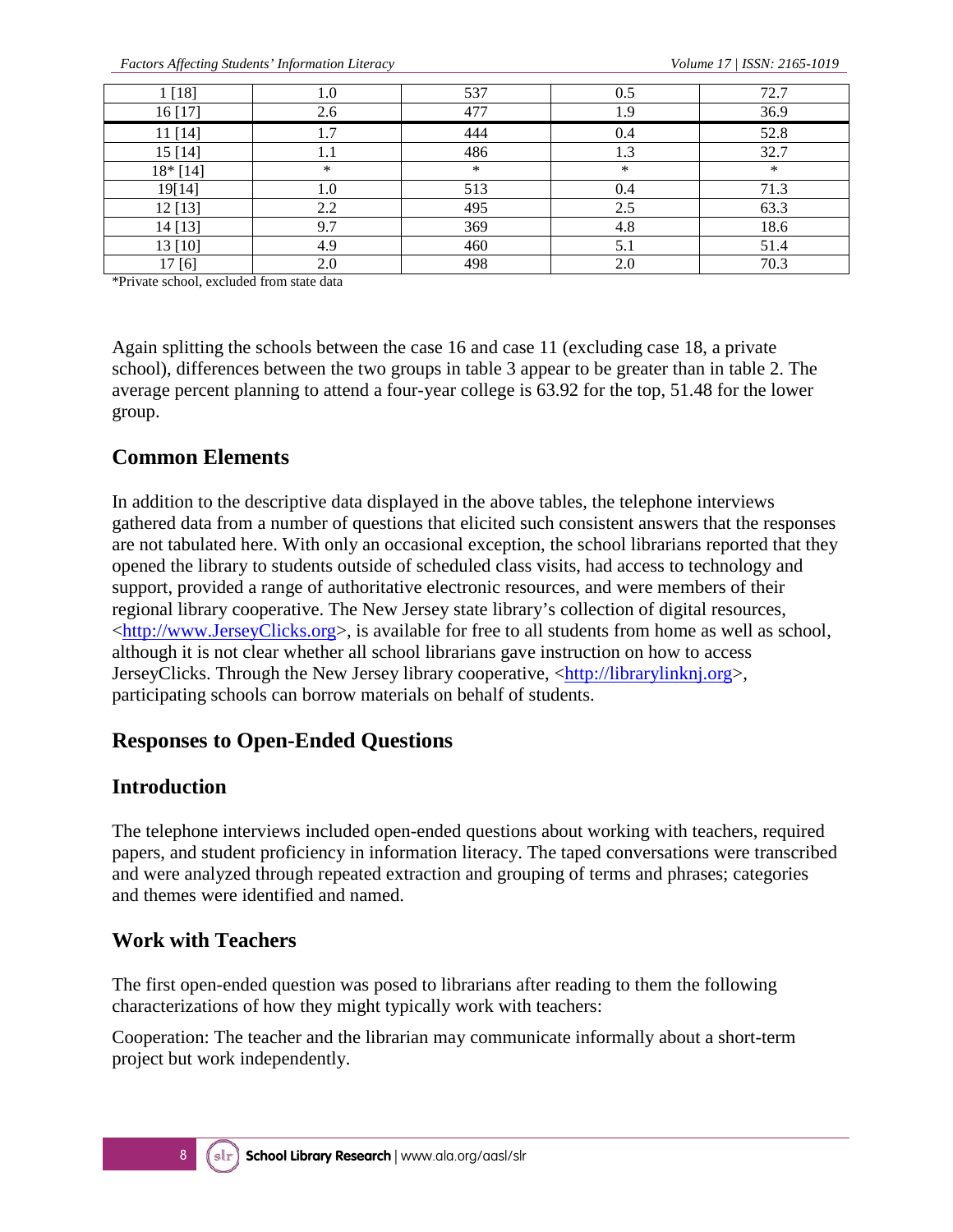Coordination: The teacher and librarian may meet together to discuss a lesson/unit of study. However, the individual goal setting, learning-experience design, teaching, and evaluation are done independently.

Collaboration: The teacher and the librarian jointly set goals, design learning experiences, teach, and evaluate a comprehensive unit of study.

The question was, "Using these definitions, estimate the number of instances of collaboration, coordination, and cooperation with teachers that occurred during the fall semester."

The main categories that emerged from the comments included: estimated instances of the three types of interaction (generally expressed as proportions), communication mode, librarian tasks, and the nature of the librarian-teacher relationship. In characterizing the school librarian's attitude, tone as well as wording was taken into account. It should be noted that "teachers' stance in regard to librarian" is based on librarian perceptions as filtered by the researchers. Had the teachers also been interviewed, impressions might differ. The results are detailed in table 4. The most common modes of interaction were cooperation and coordination; very little collaboration was reported.

| <b>School</b><br><b>ID [SAL</b><br>$\mathbf{I}$<br>score] | Cooperation,<br>coordination,<br>collaboration | How do they<br>communicate<br>$\overline{\mathbf{?}}$                                                        | <b>Librarian</b> tasks                                                                                                | Librarian's<br>stance in regard<br>to teachers                                 | Teachers' stance in<br>regard to librarian                                                           |
|-----------------------------------------------------------|------------------------------------------------|--------------------------------------------------------------------------------------------------------------|-----------------------------------------------------------------------------------------------------------------------|--------------------------------------------------------------------------------|------------------------------------------------------------------------------------------------------|
| 7[22.5]                                                   | 80% coop<br>20% coord.                         | Form asks re<br>project, goals,<br>lesson plan,<br>resource needs                                            | Assesses needs; creates<br>pathfinder and shows<br>teacher, who then brings<br>in class                               | Seems collegial                                                                | Those who use<br>library are<br>cooperative and<br>provide what is<br>requested by<br>librarian.     |
| 2 [21.5]                                                  | 33-50%<br>coord; not so<br>much collab         | Sit down, plan<br>together                                                                                   | "we're providing<br>services  collaboration<br>not the norm"                                                          | Would like more<br>coord, but not<br>more collab<br>because already<br>swamped | "Teachers don't want<br>us to plan<br>evaluate"                                                      |
| 9 [21.3]                                                  | All three                                      | Meet together?                                                                                               | Collaborates when<br>teacher or project is new                                                                        | Collegial                                                                      | Librarian seems to<br>lead                                                                           |
| 3 [21]                                                    | $50\% + \text{coord}$ ;<br>some collab         | Relays most<br>recommendati<br>ons through<br>department<br>meetings; does<br>not always get<br>lesson plans | Asks for lesson plans;<br>offers classes for seniors<br>on how to search;<br>suggests databases, etc.,<br>pulls books | Proactive; offers<br>mini-lessons; feels<br>underutilized                      | Teachers "open to<br>suggestions" but<br>"they like control;"<br>teachers too busy to<br>collaborate |
| 6[20.3]                                                   | Mostly coop;<br>minimal coord<br>and collab    | Receives copy<br>of assignment<br>from teacher;<br>keeps in touch<br>informally                              | Designs and teaches<br>orientation;<br>"Bibliographic<br>Instruction" for each<br>assignment                          | Seems rather<br>passive, but does<br>seek feedback                             | Seem to underutilize<br>librarian                                                                    |
| 10 [20]                                                   | Some coord<br>and collab                       | Response not<br>clear                                                                                        | Required senior health<br>project gets most<br>attention/collaboration                                                | Health teacher<br>appears to value<br>librarian's help                         | Only 20% of teachers<br>work with librarian                                                          |
| 4 [20]                                                    | 50% соор<br>40% coord                          | Teachers give<br>librarian                                                                                   | Reacts to teachers'<br>wishes                                                                                         | Seems resigned to<br>taking orders                                             | "Goal is books,<br>please, not                                                                       |

Table 4. Characteristics of librarian-teacher relationships (same sort order as table 2).

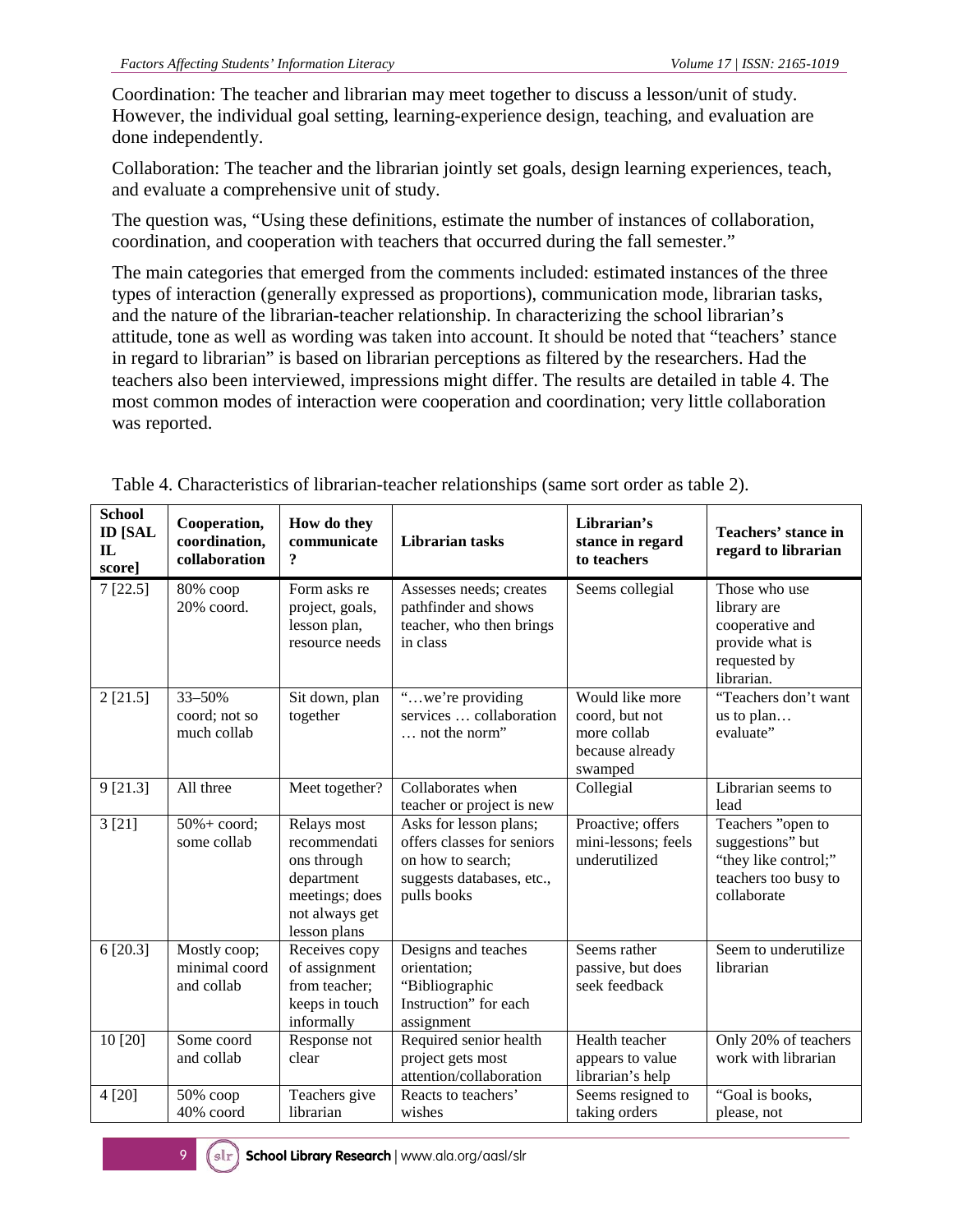|                | 10% collab                                      | assignments,<br>ask librarian to<br>pull books                               |                                                                                                                                       |                                                                                     | computers"                                                                                                                |
|----------------|-------------------------------------------------|------------------------------------------------------------------------------|---------------------------------------------------------------------------------------------------------------------------------------|-------------------------------------------------------------------------------------|---------------------------------------------------------------------------------------------------------------------------|
| 8 [20]         | 50% соор<br>50% coord                           | Talk with<br>teachers                                                        | Determines needs,<br>makes suggestions, "do<br>our own thing"                                                                         | Somewhat<br>supercilious?                                                           | No time to<br>collaborate; relies on<br>librarian                                                                         |
| 5[19]          | $30\% + \text{coop}$<br>50% coord<br>20% collab | Teachers come<br>to meet with<br>librarian                                   | Asks re needs/goals,<br>plans with teacher;<br>decides how to present:<br>can be "hands-on"<br>together                               | Working toward<br>collaboration;<br>proactive; teacher-<br>centered                 | Teachers give<br>advance info re<br>assignment; some<br>allow 5 minutes-to<br>plan together, some<br>give 15              |
| 1[18]          | Mostly coop<br>$[50\% +]$                       | <b>Discuss</b><br>assignment<br>week before                                  | Asks re topic, checks<br>resources, demos<br>databases specific to<br>topic                                                           | Collegial,<br>proactive                                                             | Gives advance info                                                                                                        |
| 16 [17]        | All three                                       | Mentioned<br>helping to<br>create research<br>assignments                    | Works with teachers<br>when possible, does in-<br>service training; builds<br>IL skills; "sell your<br>library"                       | Proactive                                                                           | Varies: some do own<br>thing, some "open"<br>and collaborate                                                              |
| 11 [14]        | $\overline{\mathcal{L}}$                        | Meet with new<br>teachers                                                    | Assesses needs; plans<br>for lab, pathfinder,<br>instruction                                                                          | Seems proactive                                                                     | Not clear                                                                                                                 |
| 15 [14]        | $30\%$ coord?<br>70% collab                     | Individual<br>consultation,<br>not formal<br>(not collab as<br>defined)      | Responds to expressed<br>needs; encourages<br>teachers to bring<br>students for IL mini-<br>lessons, puts more meat<br>in assignments | Tries to position<br>librarian as<br>resource for<br>teacher                        | At least some<br>teachers take<br>advantage; some do<br>not give enough time<br>to creating good<br>projects for students |
| O 18<br>$[14]$ | 50% соор<br>50% coord                           | Teacher<br>informs re<br>assignment,<br>instruction<br>design                | Working towards<br>collaboration                                                                                                      | Striving to work<br>more together                                                   | Teachers seem<br>willing to work with<br>librarian                                                                        |
| 19 [14]        | All three,<br>mostly coop<br>and coord          | Librarian and<br>teacher sit<br>down, work<br>together                       | Goes over handouts,<br>discusses timing, etc.                                                                                         | Appears collegial                                                                   | English, health,<br>social studies,<br>science teachers<br>work with librarian                                            |
| 12 [13]        | Mainly coop                                     | Informal                                                                     | Knows the units;<br>therefore, can plan on<br>her own                                                                                 | Independent; sees<br>curriculum as<br>stagnant                                      | Teachers give course<br>outline, advise of any<br>changes                                                                 |
| 14 [13]        | $50\% + \text{coop}$                            | Teachers come<br>in to sign up;<br>some<br>discussion                        | Depends on teachers-<br>what they want; we offer<br>suggestions                                                                       | Reactive – depends<br>on how open they<br>are                                       | Seems to vary-<br>Because of<br>openness? Age?                                                                            |
| 13 [10]        | Little                                          | "Some<br>discussion<br>about having<br>some<br>standardizatio<br>n of exams" | No mention of specifics                                                                                                               | "Difficult to have<br>coordinated<br>activities": 3500<br>students, 270<br>teachers | $\overline{?}$                                                                                                            |
| 17[6]          | $\overline{100\%}$ coop                         | "Teacher<br>comes<br>intells what<br>she wants to<br>do"                     | "I'll pull resources, set<br>things up ahead of time"                                                                                 | Responds to<br>teacher directive                                                    | Teacher in charge;<br>librarian as<br>handmaiden                                                                          |

? indicates responses did not give researchers enough information to form an opinion.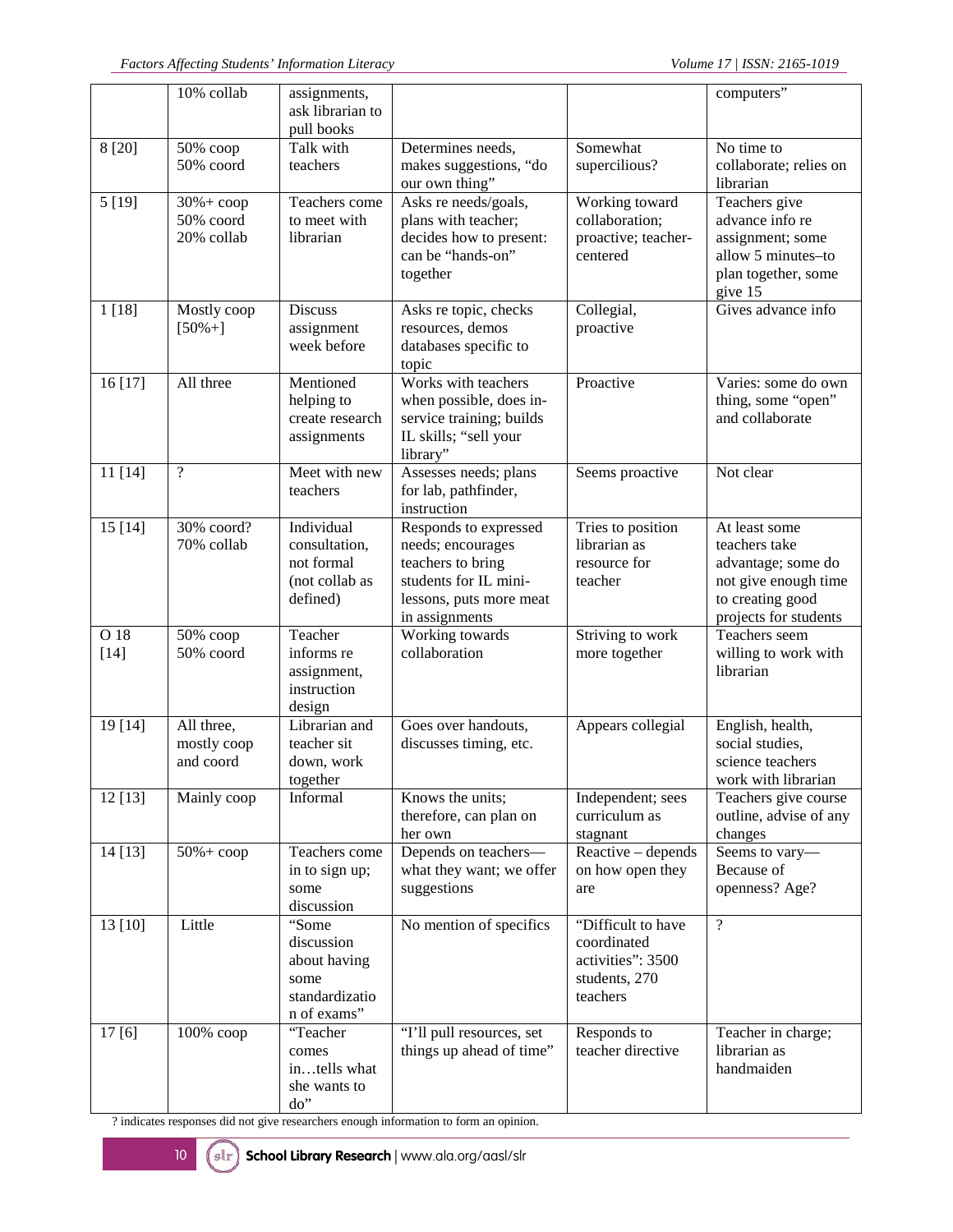# **Assignments Requiring IL Skills**

Following the cooperation-coordination-collaboration question, librarians were asked: "Are college-bound classes asked to write papers that requires use of library resources? If yes, please describe how you work with the teachers and students." All but four of the librarians answered in the affirmative. One stated that papers were mandated but not the use of library resources, and the other three indicated that paper assignments varied depending on the teacher; see table 5. Librarians' statements tended to build on their answers to the earlier question but focused more directly on the instructional role and on information resources. In fewer than half the cases librarians volunteered comments about incorporating information-literacy concepts when helping teachers and students with research paper assignments, but they were not explicitly asked to mention any IL concepts.

| <b>School</b><br>ID<br>[SAL<br>$\mathbf{L}$<br>score] | Must do<br>library-<br>resource<br>-based<br>paper?       | At<br>which<br>grade<br>level? | Librarian's comment (quoted<br>from interview transcript)                                                                                                                                                                                                              | <b>How librarian</b><br>expressed or<br>implied<br>her/his role in<br>answer to this<br>question  | <b>Types of</b><br>resources<br>mentioned | <b>Information-</b><br>literacy concepts<br>articulated in<br>answer to this<br>question |
|-------------------------------------------------------|-----------------------------------------------------------|--------------------------------|------------------------------------------------------------------------------------------------------------------------------------------------------------------------------------------------------------------------------------------------------------------------|---------------------------------------------------------------------------------------------------|-------------------------------------------|------------------------------------------------------------------------------------------|
| 7[22.5]                                               | N <sub>0</sub>                                            | NA                             | "No. Depends on the teacher<br>(veteran, yes; non-veteran<br>teachers, no)The non-<br>veterans grew up with the<br>Internet just like the students;<br>do research the same way."                                                                                      | Offers to train<br>teachers on<br>databases                                                       | Databases                                 | Internet not enough                                                                      |
| 2[21]                                                 | Yes                                                       | 11                             | " very demanding process.<br>We meet with most of the<br>English classes, 1-3 days;<br>show them the resources."                                                                                                                                                       | Information-<br>literacy<br>instruction                                                           | Online and<br>other<br>resources          | Info evaluation:<br>plagiarism; citation;<br>help with thesis<br>statement               |
| 9[21.3]                                               | To a<br>considera<br>ble<br>extent,<br>but not<br>uniform | $\overline{12?}$               | "What does 'college-bound'<br>mean—is there a distinction?<br>Seems weird. Just depends on<br>class."                                                                                                                                                                  | Instruction<br>when possible;<br>"reinforce-<br>ment" suggests<br>that basics are<br>taught early | No specifics                              | None                                                                                     |
| 3[21]                                                 | Yes                                                       | 12                             | "I usually give at least one full<br>period if not one and a half or<br>two to talk about using<br>reliable sources  what their<br>college professors will be<br>expecting; I always bring that<br>piece in. Do I get 100%<br>cooperation [from the<br>teachers]? No." | Information-<br>literacy<br>instruction                                                           | Quality of<br>sources                     | Info reliability; peer<br>review                                                         |
| 6[20.3]                                               | Yes                                                       | 12                             | "All seniors required" (to do)<br>"formal English research paper,<br>3-8 pages (length and number<br>of resources varies depending<br>on level). "                                                                                                                     | Refers to<br>earlier answer<br>re<br>bibliographic<br>instruction role                            | Resources not<br>described                | None                                                                                     |
| 10 [20]                                               | Yes                                                       | $\overline{12}$                | A senior project in health is<br>required of all students; project<br>requires a 2-page paper; must<br>cite some books and databases                                                                                                                                   | Provide<br>resources                                                                              | Books and<br>databases                    | None                                                                                     |
| 4 [20]                                                | N <sub>o</sub>                                            | NA                             | Paper required, but not library<br>resources (only Internet)                                                                                                                                                                                                           | Limited                                                                                           | Internet only                             | None                                                                                     |

Table 5. Library-resource-based paper requirement and information-literacy instruction (same sort order as table 2).

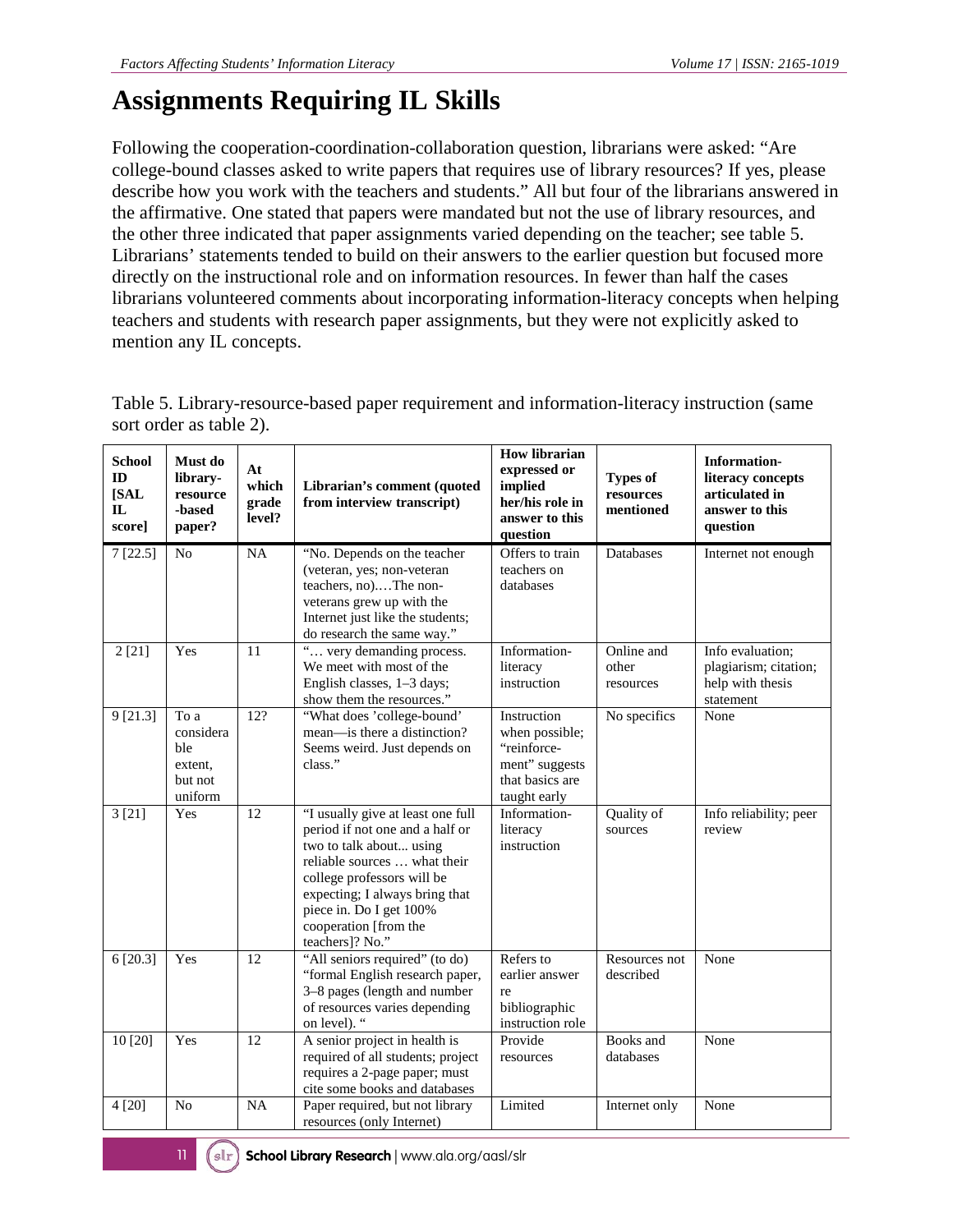| 8[20]              | Yes            | $9 - 12?$                | "teachers don't really want<br>us to teach the research<br>process. Review citation format<br>and link to citation guide<br>websiteI do have a link to a<br>website about research<br>process."                                                                                                                     | Minimal                                                     | Links to<br>websites that<br>can help<br>students with<br>papers      | Research process;<br>citation          |
|--------------------|----------------|--------------------------|---------------------------------------------------------------------------------------------------------------------------------------------------------------------------------------------------------------------------------------------------------------------------------------------------------------------|-------------------------------------------------------------|-----------------------------------------------------------------------|----------------------------------------|
| 5 [19]             | Yes            | $\overline{?}$           | "Each teacher is pretty free to<br>do what they wantWhat they<br>don't have here is a formalized,<br>standardized research paper,<br>where each English teacher<br>works through the process,<br>maybe with me, on how to<br>write a research paper."                                                               | Show and<br>demonstrate<br>resources                        | Databases,<br>reference,<br>other<br>materials                        | Research process                       |
| 1                  | Yes            | $9 - 12$                 | "We also do instruction at the<br>beginning of the period. Some<br>teachers consider e-books an<br>Internet source, so we have to<br>take their lead to understand<br>the criteria that the students<br>have to fulfill."                                                                                           | Instruction;<br>adjusts to<br>teachers'<br>criteria         | e-books;<br>Internet                                                  | None                                   |
| 16 [17]            | Yes            | $9 - 12$                 | "Absolutely[varies] from<br>[my] helping to develop the<br>idea and execution, to they<br>come in and kids tell me the<br>assignment."                                                                                                                                                                              | Teach tools                                                 | Catalog,<br>databases                                                 | None                                   |
| 11 [14]            | yes            | $9 - 12$                 | All English classes, all years.<br>Lower-level project/research-<br>based science classes come in<br>once every few weeks.                                                                                                                                                                                          | Does teach, but<br>no detail                                | No specifics<br>in this answer                                        | None                                   |
| 15[14]             | Yes            | $\overline{?}$           | "Yes. I do nw student/new staff<br>orientations, student teachers. I<br>go over all our<br>resourcesencourage them to<br>require at least two print<br>sources."                                                                                                                                                    | Introduce<br>library to new<br>students, staff              | Pushes print<br>resources                                             | None                                   |
| 18 [14]            | Yes            | 11                       | "we're starting to pay<br>attention to how things<br>progress from grade to grade.<br>Growing shift towards building<br>skills, paying attention to the<br>flow from grade-to-grade for a<br>more cumulative learning"                                                                                              | <b>Build skills</b><br>and concepts in<br>cumulative<br>way | Balance                                                               | More focus on skills<br>than concepts? |
| 19 [14]            | N <sub>o</sub> | $\gamma$                 | Not a requirement, but most of<br>the English teachers do require<br>a research paper/Opposing<br>Viewpoints assignment that<br>requires citations and<br>bibliographies.                                                                                                                                           | Instruct in<br>basic skills                                 | Encourages<br>use of public<br>library<br>resources as<br>well as own | Citation;<br>bibliography              |
| 12 [13]            | yes            | $9 - 12$                 | English and social studies have<br>to do research papers every<br>year                                                                                                                                                                                                                                              | $\overline{?}$                                              | $\overline{?}$                                                        | None                                   |
| 14 [13]<br>13 [10] | yes<br>yes     | 10, 12<br>$\overline{?}$ | English research papers in<br>soph. (skill-based) and sr. year<br>(more intuitive)soph. classes<br>cover how to use e-board,<br>databases, MLA citations,<br>NoodleTools. Our % college-<br>bound not highThey're<br>taught skills in sophomore<br>year; there's no review after<br>that.<br>"Up to teacherhow much | Teach basic<br>skills<br>Monitor                            | Electronic<br>mainly<br>Technology                                    | Citation<br>None                       |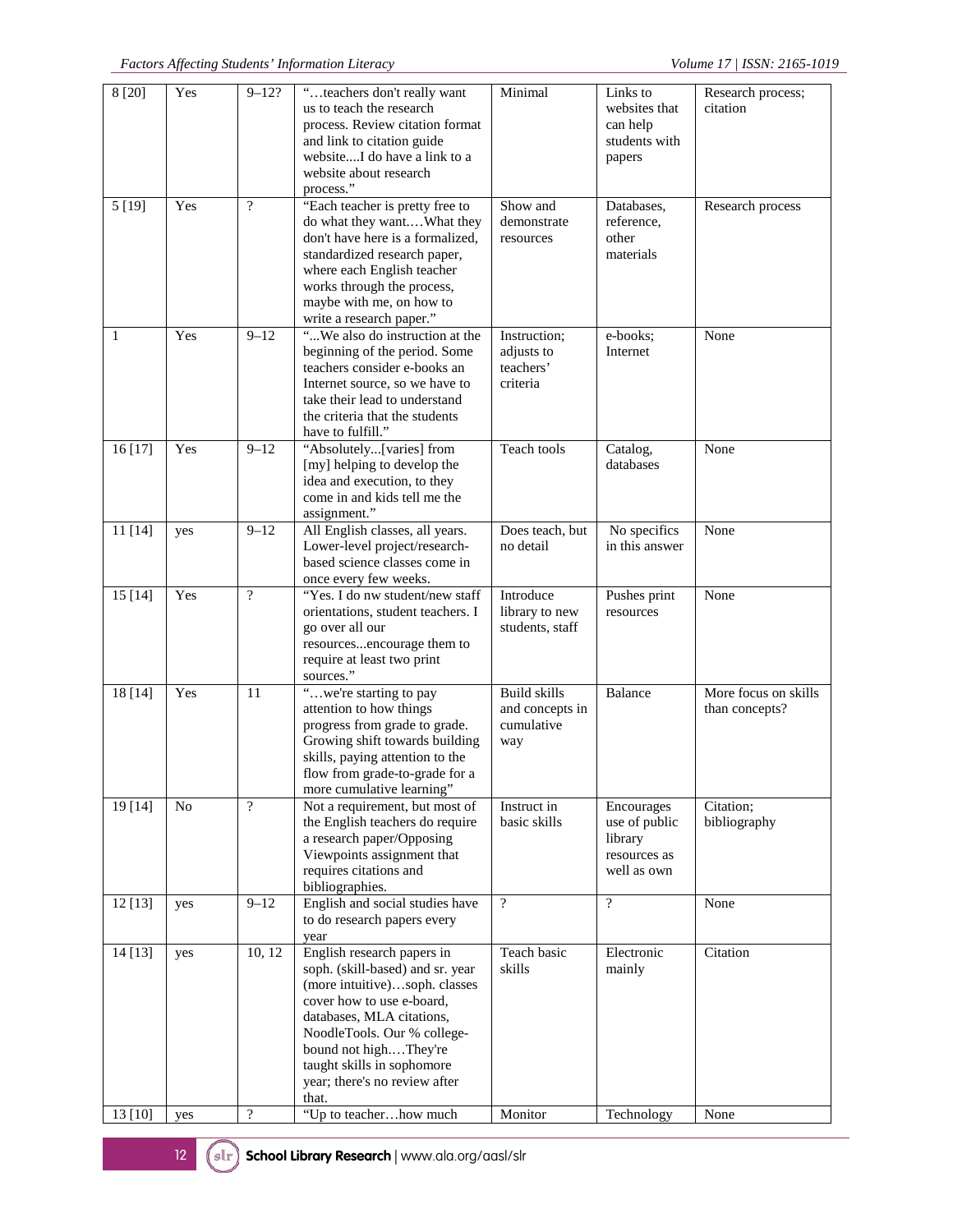|       |            |   | time they spend in .Keep<br>"Media Center" Offer backup<br>when problem with printer, etc.<br>Limit computer use to research.<br>Most have computers at home."                                                                                       | classes? Treat<br>as computer<br>lab? | equipment<br>mainly?             |                                        |
|-------|------------|---|------------------------------------------------------------------------------------------------------------------------------------------------------------------------------------------------------------------------------------------------------|---------------------------------------|----------------------------------|----------------------------------------|
| 17[6] | <b>Yes</b> | າ | "The teachers come in and tell"<br>me what they want, what<br>websites they want to use, what<br>they want the kids to get out of<br>it. I help the teachers find<br>sources, work with the students<br>to find resources, write a<br>bibliography." | Help teachers<br>and students         | Focus on<br>resource<br>location | Minimal:<br>bibliography<br>assistance |

"NA" not applicable

#### **Estimates of Students' IL Skills**

These questions were followed by several that were focused on librarians' judgments of their college-bound students' information-literacy skills. Table 6 summarizes answers to the following questions:

- 1. In your estimation, how proficient are your college-bound seniors in the use of:
	- a. your catalog?
	- b. online indexes and databases?
	- c. Internet search engines?
- 2. How would you grade your college-bound students on the following:
	- a. Knowing about different sources and formats of information
	- b. Knowing how to use the different sources and formats of information
	- c. Identifying the main ideas in information sources (analyzing information)
	- d. Sorting and organizing ideas (synthesizing information)
	- e. Evaluating information for quality
	- f. Using information ethically (e.g. Plagiarism, citation, bibliography)

As indicated in table 6, the school librarians said that overall their Advanced Placement (AP) students were proficient in use of finding tools and resources, but less so in higher-order skills such as synthesis and evaluation of information. Going beyond short answers, several participants mentioned the wide disparity among "mainstream" students and conveyed considerable doubt about abilities. Scanning the comments about student proficiency in information skills from the highest scores to the lowest reveals that, in some cases, the better the scores the poorer the students' competency level in the opinion of the librarian.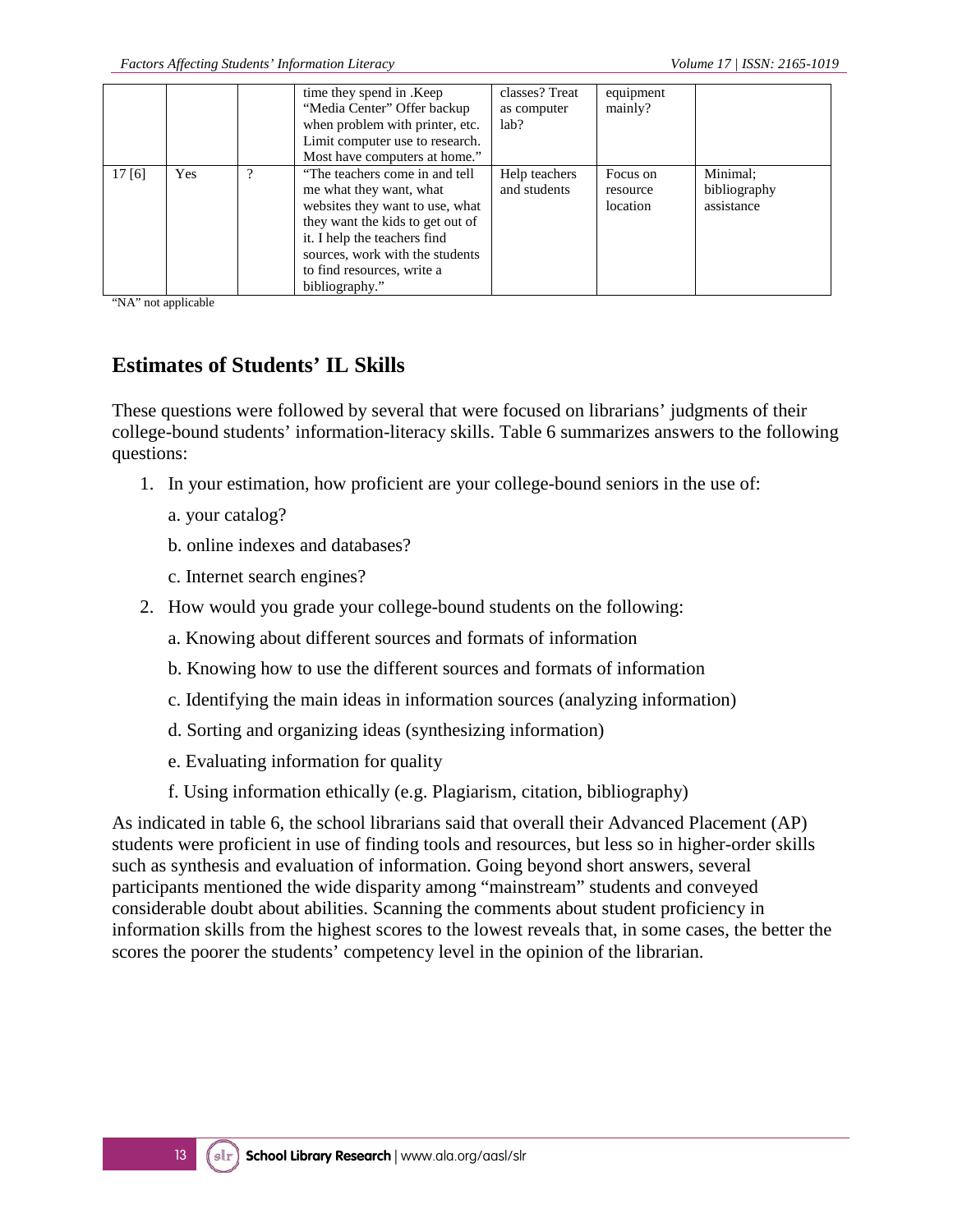Table 6. Librarians' judgment of college-bound students' information literacy (same sort order as table 2)**.**

| <b>School</b>                                  | Students' proficiency in using |                                  |                                             | How well do students know            |                                                      |                                        |                                         |                                     |                                            |
|------------------------------------------------|--------------------------------|----------------------------------|---------------------------------------------|--------------------------------------|------------------------------------------------------|----------------------------------------|-----------------------------------------|-------------------------------------|--------------------------------------------|
| $\mathbf{D}$<br>[SAL<br>$\mathbf{L}$<br>score] | catalog                        | databases<br>and<br>indexes      | <b>Internet</b><br>search<br>engines        | <b>About</b><br>different<br>sources | How to use<br>sources                                | How to<br>analyze<br>info              | How to<br>synthesize<br>info            | How to<br>evaluate<br>info          | How to use<br>info<br>ethically            |
| 7[22.5]                                        | Not<br>proficient              | Not<br>proficient                | Proficient,<br>not very<br>good             | Poor                                 | Very poor                                            | Once they<br>find it,<br>average       | Average;<br>not all<br>know<br>research | Poor                                | Below poor                                 |
| 2[21.5]                                        | Not used<br>much               | Very<br>proficient               | Successful,<br>not advanced                 | $6*$                                 | 6 or 7*                                              | Very<br>good, $8*$                     | $8*$                                    | $6 - 7*$                            | $8 - 9*$                                   |
| 9 [21.3]                                       | Fairly<br>proficient           | Very                             | Want quick<br>and easy                      | Guess<br>they do                     | Very good                                            | Improving                              | Good                                    | We teach:<br>some do.<br>some don't | Do bibliog-<br>raphies from<br>grade 9     |
| 3[21]                                          | Low                            | Poor                             | Find, but not<br>good<br>resources          | $3**$                                | $3**$                                                | Some<br>pretty<br>smart                | $3.5**$                                 | They're<br>lazy                     | ?                                          |
| 6 [20.3]                                       | Proficient                     | Proficient                       | Proficient                                  | Fairly                               | Somewhat:<br>need<br>reminder                        | Somewhat                               | Somewhat                                | Somewhat                            | Do pretty well<br>on citation              |
| 10 [20]                                        | Top<br>students<br>proficient  | Top OK                           | $\gamma$                                    | OK                                   | OK                                                   | Up to<br>teachers                      | Up to<br>teachers                       | ? librarian<br>does teach           | $\overline{?}$ librarian<br>does teach     |
| 4 [20]                                         | Not very                       | Stumble                          | $\boldsymbol{\mathcal{P}}$                  | Not<br>proficient                    | Not<br>proficient                                    | Proficient?<br>not sure                | Most can't                              | Not<br>proficient                   | Honor code                                 |
| 8 [20]                                         | AP kids<br>fine                | APOK                             | Not great                                   | AP OK                                | AP OK                                                | Average                                | AP<br>students<br>proficient            | AP above<br>average                 | AP kids know<br>how to cheat               |
| 5[19]                                          | Very basic                     | Familiar                         | Pretty<br>proficient                        | $\bf{B}$                             | No more<br>than a B                                  | B                                      | C                                       | B                                   | B                                          |
| 1[18]                                          | Fair                           | Good                             | Don't allow                                 | Excellent                            | Good                                                 | Good                                   | Good                                    | Good                                | Excellent, I<br>hope                       |
| 16 [17]                                        | 80% can<br>use                 | 80%                              | 80%                                         | Very good                            | Good                                                 | Good                                   | Some get it                             | Work in<br>progress                 | By graduation,<br>good                     |
| 11[14]                                         | Most are<br>proficient         | Many do<br>use from<br>home      | Use Google,<br>Ask.com                      | Pretty<br>proficient                 | AP know                                              | Trouble<br>taking<br>notes?            | Process<br>seems to<br>work             | We tell<br>them,<br>teachers too    | Unit on<br>plagiarism; use<br>Turnitin.com |
| 15[14]                                         | Piece of<br>cake               | Pretty good                      | Generally<br>not<br>proficient<br>searchers | Good                                 | Good                                                 | Pretty<br>good                         | Good                                    | Fair                                | Very good on<br>citation                   |
| 18 [14]                                        | Decent                         | Decent                           | Decent                                      | Good                                 | Satisfactory                                         | Not strong                             | Defer to<br>teachers                    | Good                                | Room for<br>improvement                    |
| 19 [14]                                        | Moderate                       | Average                          | Great                                       | Good                                 | Average                                              | Good                                   | Good                                    | Fair                                | Fair                                       |
| 12 [13]                                        | Adequate                       | Adequate                         | Probably<br>proficient                      | B or C                               | $B-$ , $C$                                           | $C$ ; they<br>don't<br>really<br>think | Very poor:<br>$C$ or $C-$               | Extremely<br>poor                   | Forced on<br>them                          |
| 14[13]                                         | Fair                           | Proficient<br>(those who<br>use) | Don't refine<br>to what they<br>need        | $\overline{C}$                       | $\overline{C}$                                       | $\overline{C}$                         | D, poor                                 | $\mathbf D$                         | F, cut and<br>paste                        |
| 13 [10]                                        | Fine                           | Fine                             | Very<br>comfortable                         | Fine                                 | Know how<br>but<br>problem is<br>how to<br>interpret | Medium;<br>$50 - 50$                   | Hard for<br>many                        | Not sure<br>kids critical           | Problem                                    |
| 17[6]                                          | 75%                            | Very                             | Very                                        | Very<br>good                         | Seniors<br>very good                                 | Very<br>good-AP<br>classes             | Seem to be<br>fine                      | Don't seem<br>to have a<br>problem  | Teachers go<br>over<br>plagiarism          |

\* on a ten-point scale

\*\* on a five-point scale

? indicates information was not provided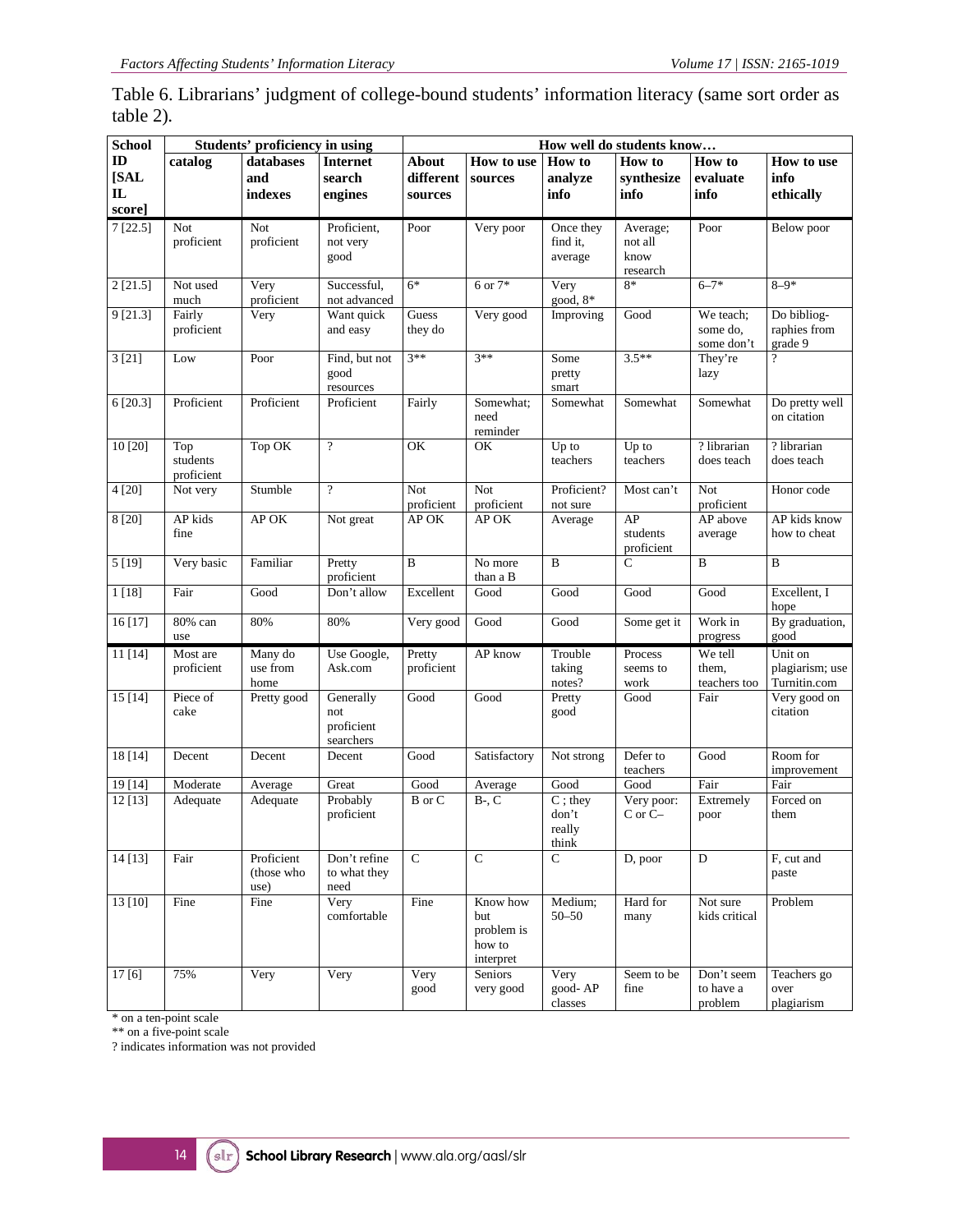### **Recurring Words and Phrases**

In addition to the summaries presented in the preceding tables, all the transcripts were reviewed again to note words and phrases that recur across the interviews. Participants expressed a number of complaints about students' tendencies to "believe everything they read on the Internet" and their cavalier approach to learning from information resources. Frequent references were made to teacher behavior that school librarians saw as preventing them from making the kind of significant contribution to students' education that they knew was important. The complaints centered on the lack of time teachers were willing to give to library instruction, manifested often as asking librarians to "just pull the books." In addition, participants referred to teachers who are biased against electronic information, who make poor assignments, and who themselves lack information literacy. Only a few times did librarians say that they saw bibliographies and papers written by students; more often librarians stated that they were not given the opportunity to evaluate the final result of students' work.

### **Discussion**

### **No Clear Answer to Research Question**

The findings summarized in tables 2 through 6 do not provide a clear answer to the question of why first-year college students are information illiterate. Counter to what one would expect, the school which graduated students who achieved the best scores on the Douglass IL assessments (School 7) does not require students to write a library-resource-based paper, although veteran teachers do, and has a librarian who complained about teachers who are themselves less than information literate. She also stated:

…no scope or sequence in the curriculum. Only six librarians in district, no supervisor championing our cause. I don't know if you know this about administrators, people in power, but most of them, the principals, are gym teachers. They weren't exactly researching when they were teachers.

Judging from the information in table 3, School 7's community seems not to place as high a priority on education as most of the others in the top group. As shown in table 6, the librarian gives low "grades" to her students' information skills, so that it appears she either sets the bar very high or that the two students who scored so well on the SAL assignments were atypical.

Unlike the librarian at School 7, the librarian at the school with the lowest score (School 17) gives high grades to her students. Her many years at an elementary school may have kept her from developing a strong information-literacy agenda and may have led her to have low expectations of students. In answering the questions about working with teachers, the responses indicate that she merely reacts to teachers' requests and does not emphasize her instructional role: "The teachers come in and tell me what they want, what websites they want to use"; "I'll pull resources, set things up ahead of time."

### **Librarian/Teacher Roles and Interaction**

The librarian's role described by many participants is the opposite of the classroom/library integration that Ross J. Todd and Carol C. Kuhlthau see as vital to student learning: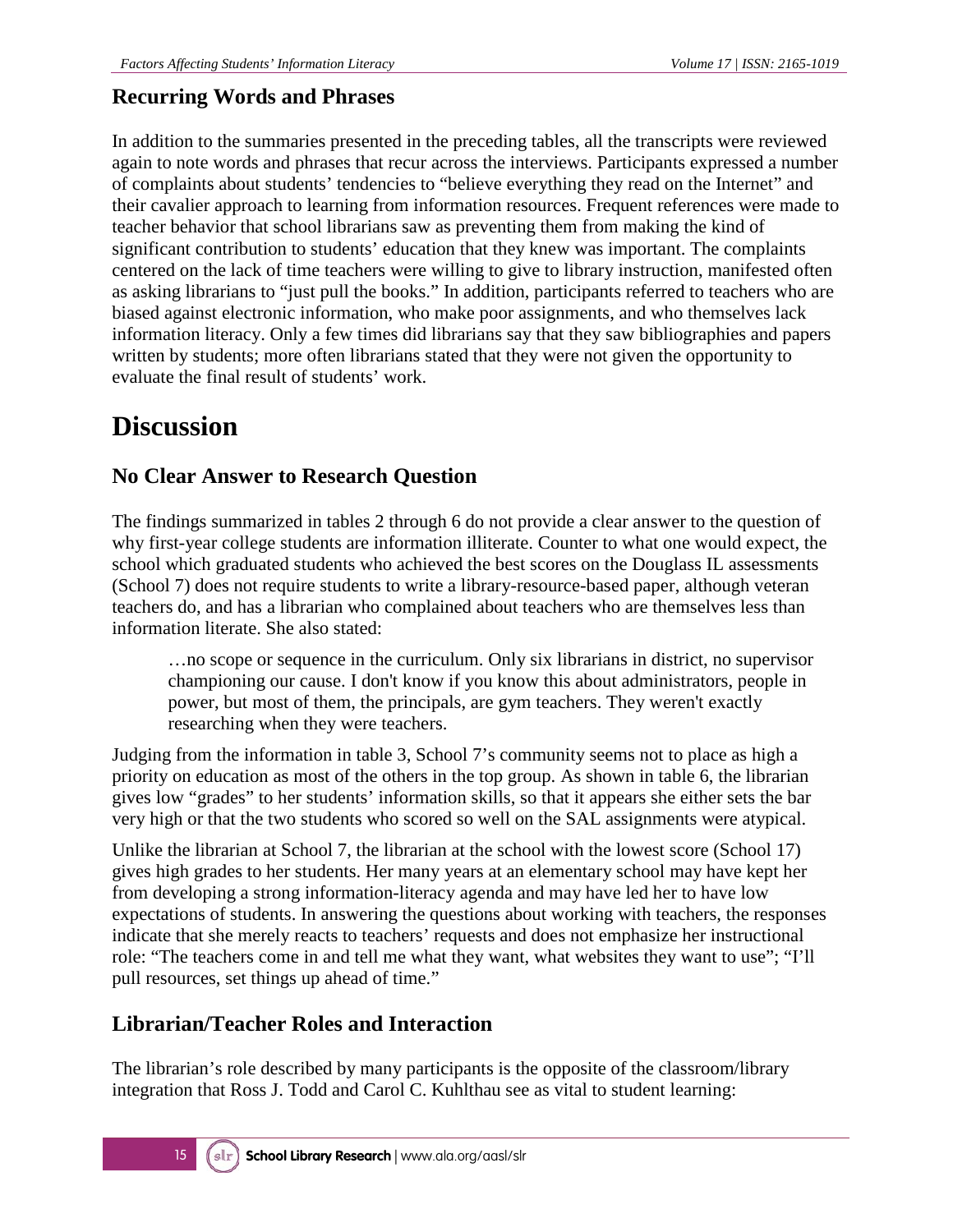Central to this work is the role of the school librarian as an information-learning specialist, working with classroom teachers to foster opportunities for students to learn well. This shared dimension of pedagogy clearly plays a key role in maximizing learning outcomes in terms of intellectual quality: the development of higher-order thinking, depth of knowledge, and depth of understanding. (Todd and Kuhlthau 2005, 86)

The degree to which librarians and teachers collaborate was used as an indicator of this integration in our study, and lowest ranked School 17 is a good case in point, with a passive, subservient librarian. In most of the other cases, however, the results are not as clear. The telephone interviews were rather permissive, letting librarians choose how they framed their answers to the question of cooperation/coordination/collaboration. Nevertheless, the replies and comments throughout the conversations proved that collaboration was the exception rather than the rule. It tended to be the teachers who controlled the interaction, from how much time was spent on planning to what the librarian would be able to contribute. In the case of School 7, when asked how she would grade her college-bound students on using information ethically, the librarian said: "Below poor….To be honest, I blame the teachers. When I was an English teacher, I made assignments that couldn't be done on the Internet."

This comment and others she made indicate a certain degree of cynicism about the teachers and administrators in her district and imply that fostering information literacy in this school is a struggle. Nevertheless, as some of her other comments show, this attitude does not prevent her from taking advantage of opportunities, and at least two of the students graduating from her high school did very well on the SAL assessments. Yet this school is in a district with a large immigrant population and modest college aspirations, a district that provides limited resources to its school libraries. This case proves to be the exception among those included in this study and can lend support for the argument that a good librarian—and perhaps a teacher—can make a difference, at least for some students who could be characterized as strivers.

### **Expectations and Demographic Factors**

When considering the high school to college transition, the ideal study would factor in student and family aspirations as well as community economics. With some exceptions, the data in table 3 suggest that schools with greater percentages of college-bound students are more likely to produce graduates who are at least somewhat prepared to use library resources. Some of the librarians' comments show that they are aware of the importance of information literacy for college success. Other comments imply that not very much is expected of students in the participants' high schools. School environment and culture were not studied directly, but it is worth looking again at what the librarians said in order to single out those comments that reflect their perception of their school's academic climate.

School 2, for example, has a very different profile from that of School 7, one that is consistent with the results its graduates achieved in the SAL assessment. In answer to how the school librarian would grade college-bound students on sorting and organizing ideas (synthesizing information) the answer was:

Generally, an 8 [out of 10]. We have some very smart kids; we're in a fairly affluent area here .... Students are coming in with a high level of educational value in their homes.

Here the librarian is making a connection between what parents expect of the school and what the library provides. The School 2 budget is much higher than that for School 7, the size of the School 2 student body is smaller, and the library staff larger. A fair amount of coordination with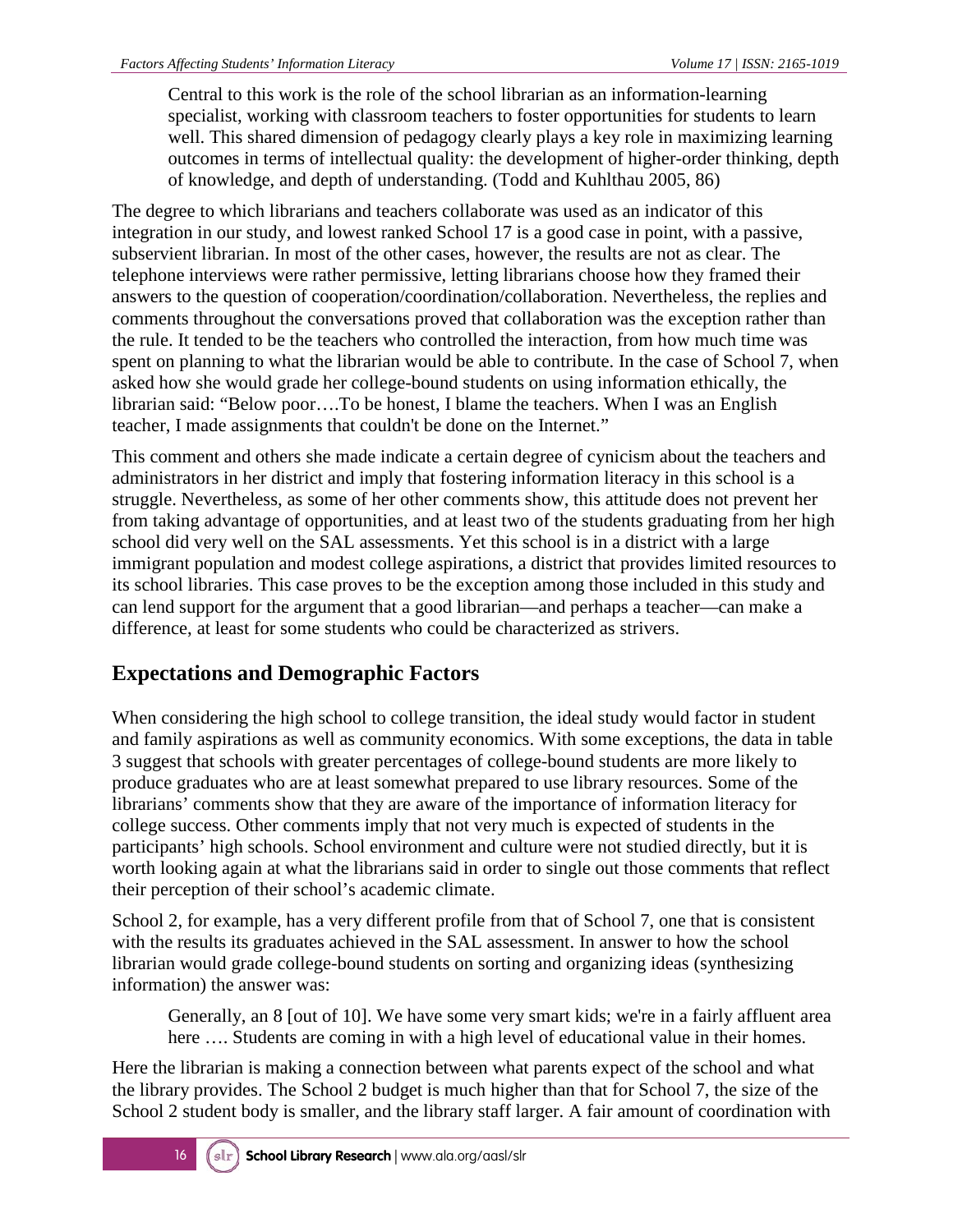teachers seems to be the norm, and all students are required to write a paper using library resources. The librarian is not entirely satisfied, however, as shown by the answer to the question about ability to evaluate information:

They are probably in the 6–7 range. They understand, but they don't fully understand. They still are in the "it's on the Internet; it's true" [stage]— not completely clueless, after they've met with us, they're aware, but some kids aren't on top of that.

On the question about ethical use of information, this librarian mentioned that "We've had some very high-level incidents with plagiarism…student identified as a valedictorian, went to Harvard, but was found out." One might conclude that in a community that puts a high value on education and has a good high school library program, pressures to achieve might trump a genuine commitment to learning on the part of students.

Similarly, the librarian in School 9, one of the schools with the highest percentage of students planning to attend a four-year college, reported that when it comes to using the Internet, students "can find their way, but they want the quick and easy." She was explicit, however, about how her role is related to college preparation: "By senior year, they have been introduced to practically every database… My goal is that when they leave here, they can apply what they've learned to college." Since School 9's graduates scored well, she seems to have succeeded.

Looking at the schools with a low percentage of students planning on college, do the librarians show different concerns or expectations? For example, in answer to the question about ability to use search engines, the librarian at School 14 said:

They can use the search engine wonderfully, but they just print out anything; whether it's appropriate for their research...They don't refine the search to what they need.

The implication here is that the librarian does not have the will or, perhaps, the power to change the students' ways. This is the same individual who reported that students are taught skills in tenth grade, but not formally in their senior year:

Seniors, we don't really do presentations. Our percentage of college-bound kids isn't high. It's basically the honors students—one teacher, with about five classes. They're taught skills in sophomore year, there's no review after that. On an informal basis, we'll do it.

Schools 13 and 14 are large, with diverse student bodies, and what appear to be reasonable budgets for their school libraries. School 13 has more staff and a broader range of electronic resources. Librarians from both schools used words such as "it's dependent on the teacher" and "up to teacher" and had little to say about what their teaching role is. Unlike the librarian in School 9, the librarians in Schools 13 and 14 did not speak about their goals for student achievement.

Whether or not the majority of their students are college bound, most of the librarians seem to have low expectations of students' commitment to the kind of deep independent learning that requires information literacy. This situation is reflected in comments such as "they want the quick and easy," "they are stumblers—even the smart ones find sources just by luck," "they don't really evaluate it and use it for their learning; they just do it to get an A." Even though dated, a 1998 study of library experiences of students entering college still sounds valid: "They found high school library instruction 'somewhat' but not 'very' helpful, explaining in part, perhaps, our sense that new students are 'somewhat' if not always 'very' open to instruction efforts" (Geffert and Christensen 1998, 285).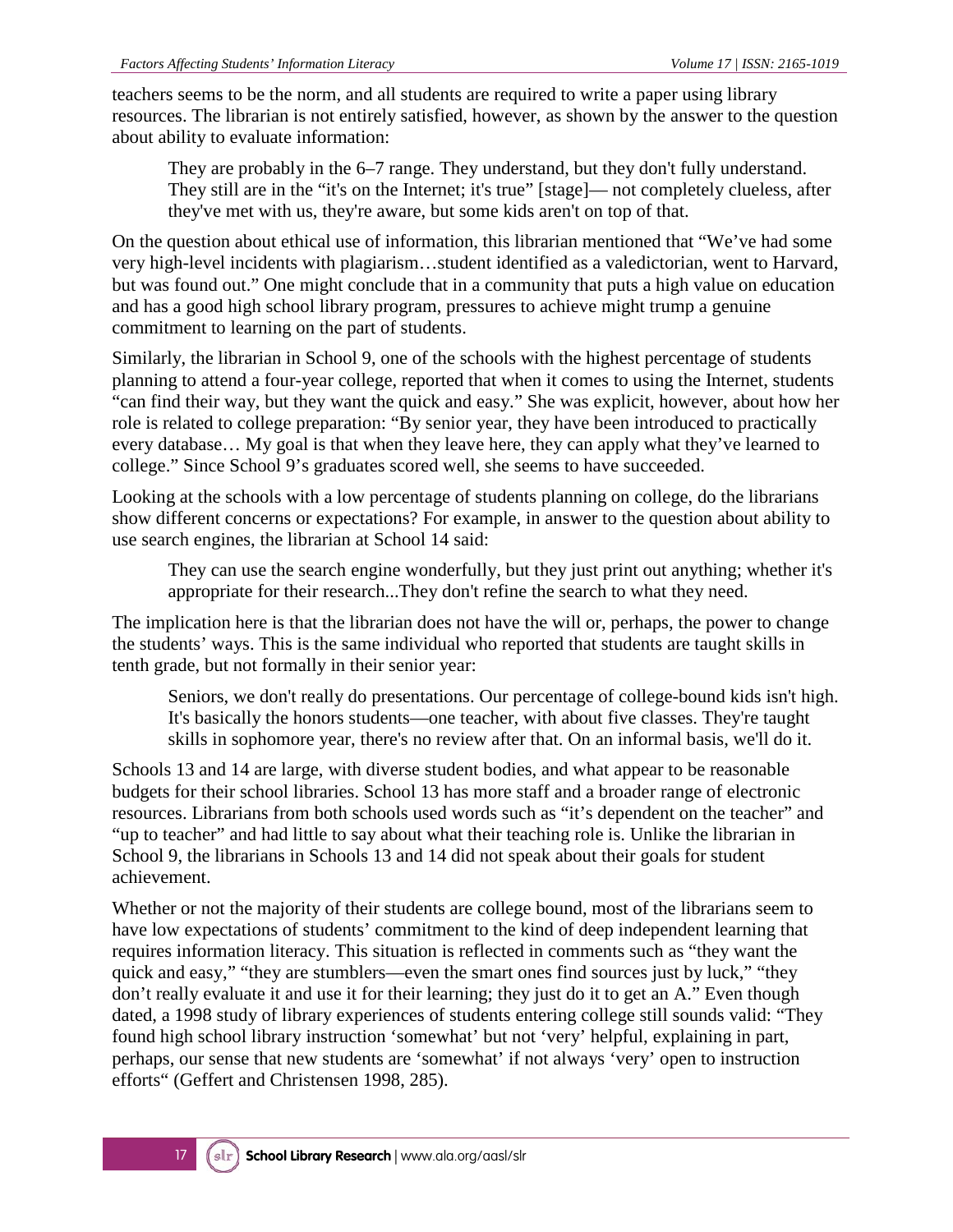#### **Obstacles to Collaboration**

Turning once again to the crucial question of how librarians and teachers work together to develop students' information literacy, the failure to collaborate looms large. Several obstacles to the optimal relationship were repeatedly cited during the interviews.

The first cluster is primarily centered on teachers' unwillingness to allow adequate time for students to develop and exercise information-literacy skills, with teachers' making requests to "just pull the books" and "to bookmark the websites," thus short-circuiting students' opportunities to develop searching skills and to experience learning through discovery. Another time-related factor is the lack of time for busy teachers and school librarians to plan together; this lack has been identified elsewhere as an important barrier in discussions of collaboration (Montiel-Overall 2008), even in largely supportive environments.

The second major obstacle is teachers' desire to be in control, and their reluctance to treat librarians as partners in the teaching-learning enterprise. Perhaps underlying both sets of obstacles is a general failure of schools to promote information-literacy integration with the curriculum and to give students real and sufficient opportunities to learn from information.

In addition to time and control issues, school librarians also spoke of teachers' own poor information literacy, their reluctance to learn about digital resources, and their failure to "put more meat into the assignments." Teacher education has been faulted for its failure to include information literacy in the curriculum, and academic librarians find it difficult to compensate for that failure through their outreach to academic education departments (Earp 2009). Less often specifically mentioned was the failure of administrators to lend support. The one positive comment by the librarian in School 16 stands out precisely because it is singular—a reference to an assistant superintendent who is "a lover of libraries."

#### **Other Researchers' Perspectives**

These observations are neither new nor unique, as other studies have reported similar findings, with blame generally ascribed to educators. It must be remembered, however, that the litany of complaints in the library literature comes from the school librarians' side, and that blaming others is always easy. In fact, there is some anecdotal evidence that academic faculty see school librarians as blameworthy (Badke 2012).

Nevertheless, in a national survey of high school librarians, Ramona Islam and Lisa Anne Murno found that school librarians':

… overwhelming number of comments expressed frustration regarding a perceived lack of support for information literacy instruction…frequently cited hindrances, including administrative oversight, pedagogy that is not rooted in inquiry-based learning, lack of information literacy skills among content area teachers, lack of collaboration, and staffing or budget shortages. (2006, 502)

Islam and Murno have also noted that teachers make assignments that do not allow students to experience learning based on real inquiry. Carol Gordon has referred to students "trapped in a reporting mode" (2002, 19), which is a phenomenon familiar to a writing and rhetoric professor who has decried the research paper that "places its focus on format and final product, on sources and citations instead of intellectual process" (Norgaard 2004, 222).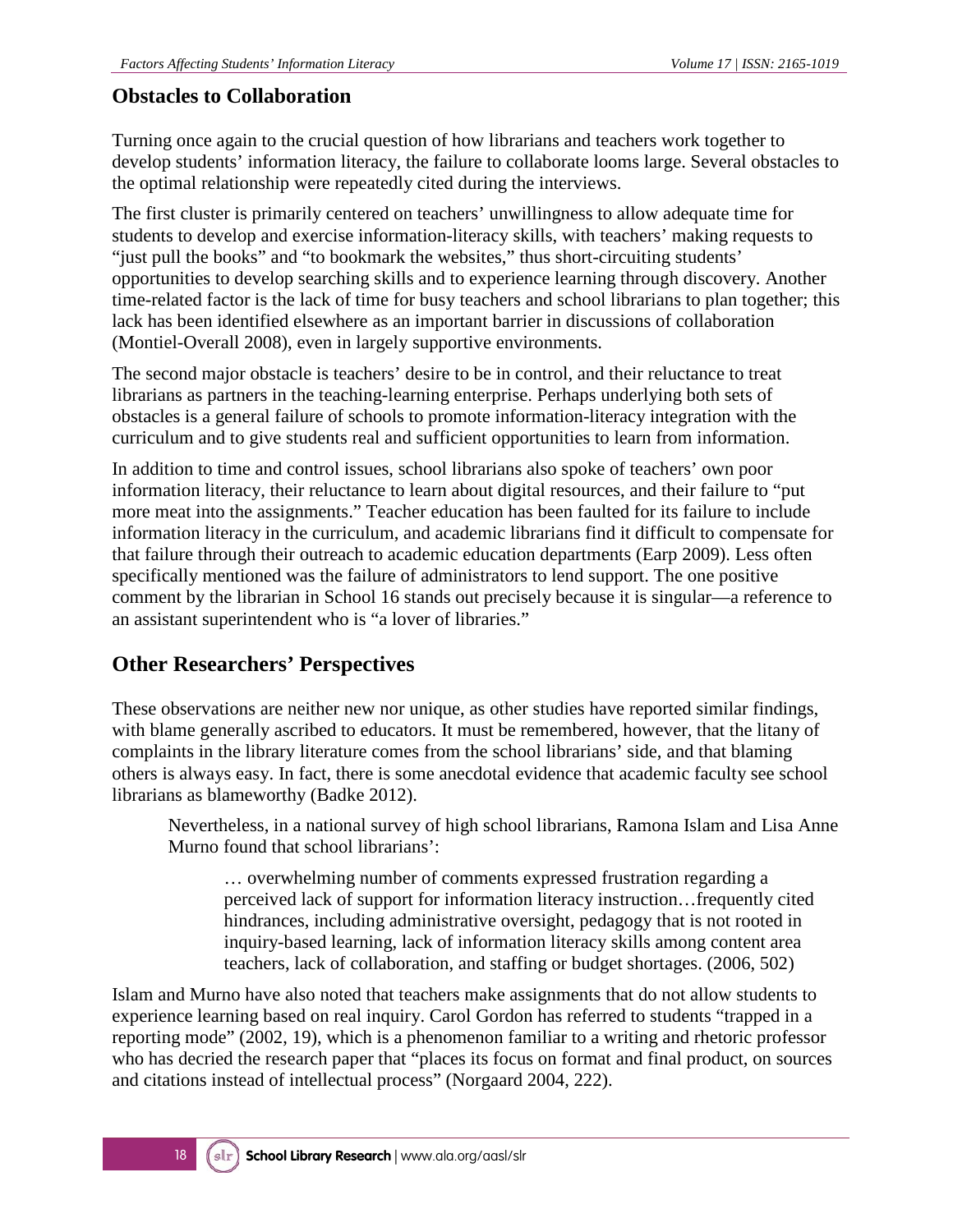Eric M. Meyers, Lisa P. Nathan, and Matthew L. Saxton (2007) found that teachers' control over students' use of libraries and lack of collaboration between librarians and teachers constrained the development of information literacy. Karen Lindsay (2005) concluded that informationliteracy integration with curriculum requires leadership from principals and buy-in from most teachers. Thomas S. Duke and Jennifer D. Ward (2009) analyzed publications dealing with the inclusion of information literacy in teacher education and found that it was far from adequate. Cindy L. Kovalik et al. found that most teacher educators do not use American Library Association information-literacy concepts and standards, and that there was "little concrete evidence that teacher education graduates are teaching information literacy to their PK–12 students" (2010, 164).

The most thorough critiques of the frequently dysfunctional relationship between educators and school librarians come from Gary Hartzell, a professor of educational administration. He sees principals as just as important as librarians in shaping the school library program and sees principals as responsible for "creating a school environment where student library use and faculty/librarian interaction are valued and promoted" (2002a, 2002 b).

# **Conclusions and Recommendations**

The findings do not add much that is new to our understanding of the low level of information literacy that first-year students bring to college. The findings do, however, confirm and reinforce results of studies such as those cited in the background section of this paper.

It seems that many New Jersey high school students either do not receive adequate information literacy instruction, or do not fully absorb what school librarians try to teach them. As shown by the Douglass IL assessment (see table 1), many students seem to demonstrate that they do not make connections between information-literacy principles they might have learned and how those can be applied in the higher-education environment. Neither is it a new finding that there are barriers to collaboration with teachers and consequent roadblocks to curriculum-integrated information-literacy teaching (e.g., Islam and Murno 2006).

The New Jersey study's value lies in evaluation of first-year students' information-literacy combined with commentary from their high school librarians and data about the schools. This holistic look is useful because the problems that have been identified must be understood as systemic and interconnected if remedies are to be found.

The librarians in this study saw themselves as trying to help their students become intelligent information users and understood that library research skills were part of preparation for college, or they would not have agreed to participate. Assuming that the nineteen who were interviewed fare not atypical, one can say that it is not the school librarians who are the sole culprits in the information illiteracy story, given the substantial barriers they face. Students are sometimes blamed for laziness and a failure to use library/information resources for learning, but are their attitudes and actions entirely their fault? Teachers are also not the chief villains, despite the criticism leveled at them by some of the school librarians. While teachers are the ones who most directly influence the success or failure of the librarians' information-literacy programs, teachers' behavior can be attributed to their professional education and to the policies and culture of their schools, as determined by the administration. Even though the nineteen librarians in this study made few explicit comments about these factors, the implications are there. Table 7 lists some of the factors that obstruct successful information literacy programs and that emerged in the interviews.

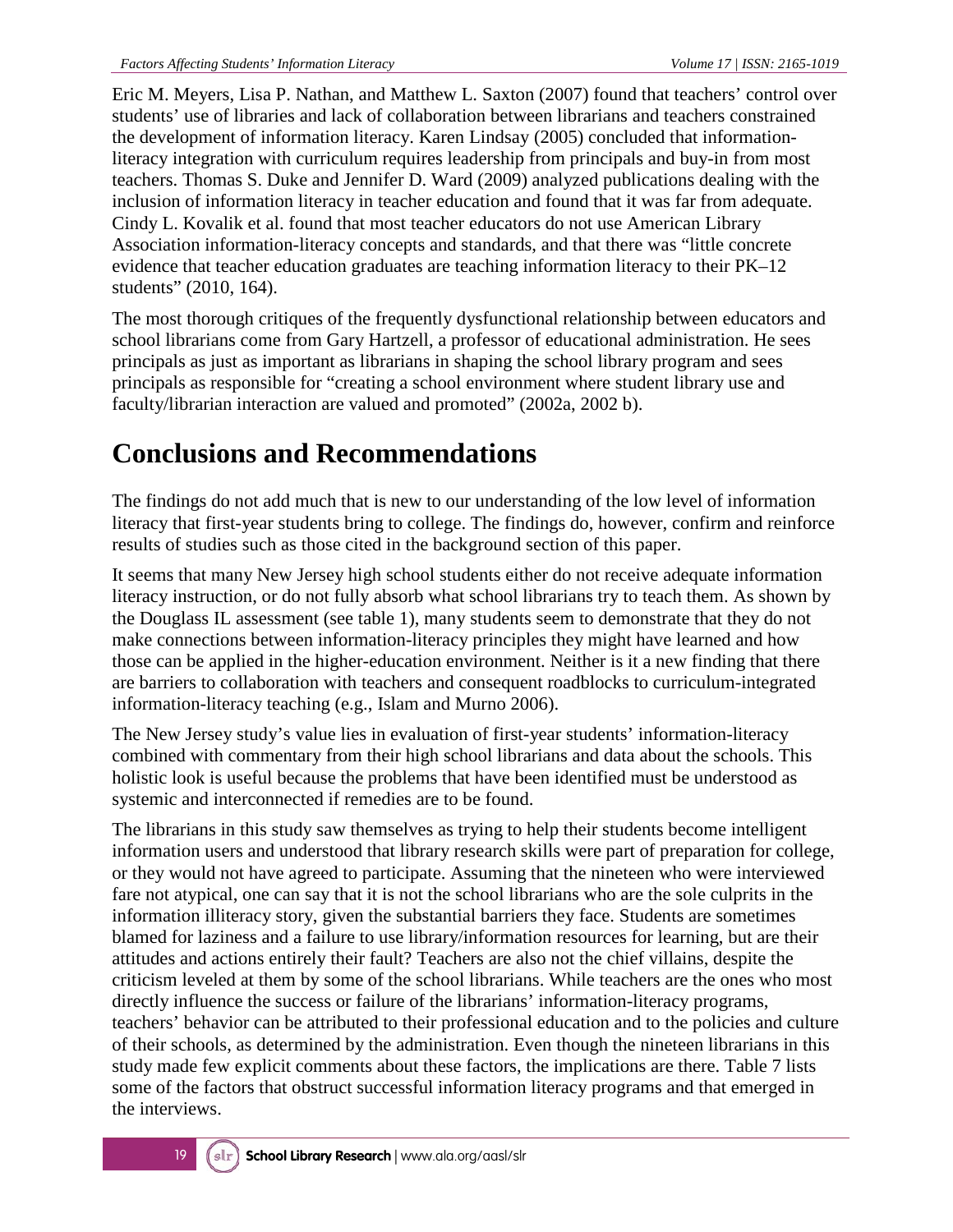| <b>Factor affecting high</b><br>school students' | <b>Where found: Table</b><br>number and school |
|--------------------------------------------------|------------------------------------------------|
| information literacy                             | number                                         |
| <b>Student laziness</b>                          | Table 6: 9, 3                                  |
| Teachers underutilize                            | Table 4: 3, 6, 10, 17                          |
| librarian                                        |                                                |
| Teacher resistance to                            | Table 4: 2, 14                                 |
| collaboration                                    |                                                |
| Teachers like to control                         | Table 4: 3, 4, 17                              |
|                                                  | Table 5: 8, 5, 1, 13                           |
| Teachers lack time                               | Table 4: 3, 5, 8, 15                           |
| Poor assignments                                 | Table 4: 15,                                   |
|                                                  |                                                |
| Teachers have limited                            | Table 5: 7, 4, 1,                              |
| conception of IL                                 |                                                |
| Librarian resistance to                          | Table $4:2$                                    |
| Collaboration                                    |                                                |
| Librarian lacks time                             | Table 4: 2                                     |
| Librarian has limited                            | Table 4: 6, 4                                  |
| conception of IL                                 | Table 5: 6, 13, 17                             |
| Librarian cannot                                 | Table 4: 12                                    |
| influence curriculum                             |                                                |

Table 7. Examples of factors affecting IL achievement in New Jersey high schools

The key insight gained from this study is that school librarians are relatively powerless to effect change from within or on their own. Although Table 7 identifies many of the barriers to successful IL programs, including librarians' own limited concept of their role, there is barely any mention of the part that should be played by school administration. Even those librarians who come across as strong promoters of IL in their schools do not talk about how they try to advocate with their principals or with curriculum committees. Reading the transcripts leaves one with an impression of the librarian as isolated and dependent on the cooperation of individual teachers. Broad collaboration with teachers and information literacy integration with curricula are not held up as priorities. A sense of acceptance of the status quo is pervasive.

While the joint efforts of school and academic librarians to improve the quality of college-bound students' information literacy are salutary, they are not enough. School librarians' own professional education may need to be reformed, with much more attention given to negotiating the power relationships in school environments. Library/information science educators have to join with school librarians and academic librarians in efforts to influence teacher and school administrator education. Outreach to communities and stakeholders who are concerned about and can influence the course of Pre-K–20 education could become part of the mission of state and national library and education professional organizations.

# **Recommendations for Future Research**

Future research should focus on how best to reach the educational establishment with the message that information literacy is fundamental to learning, that improvements in IL require the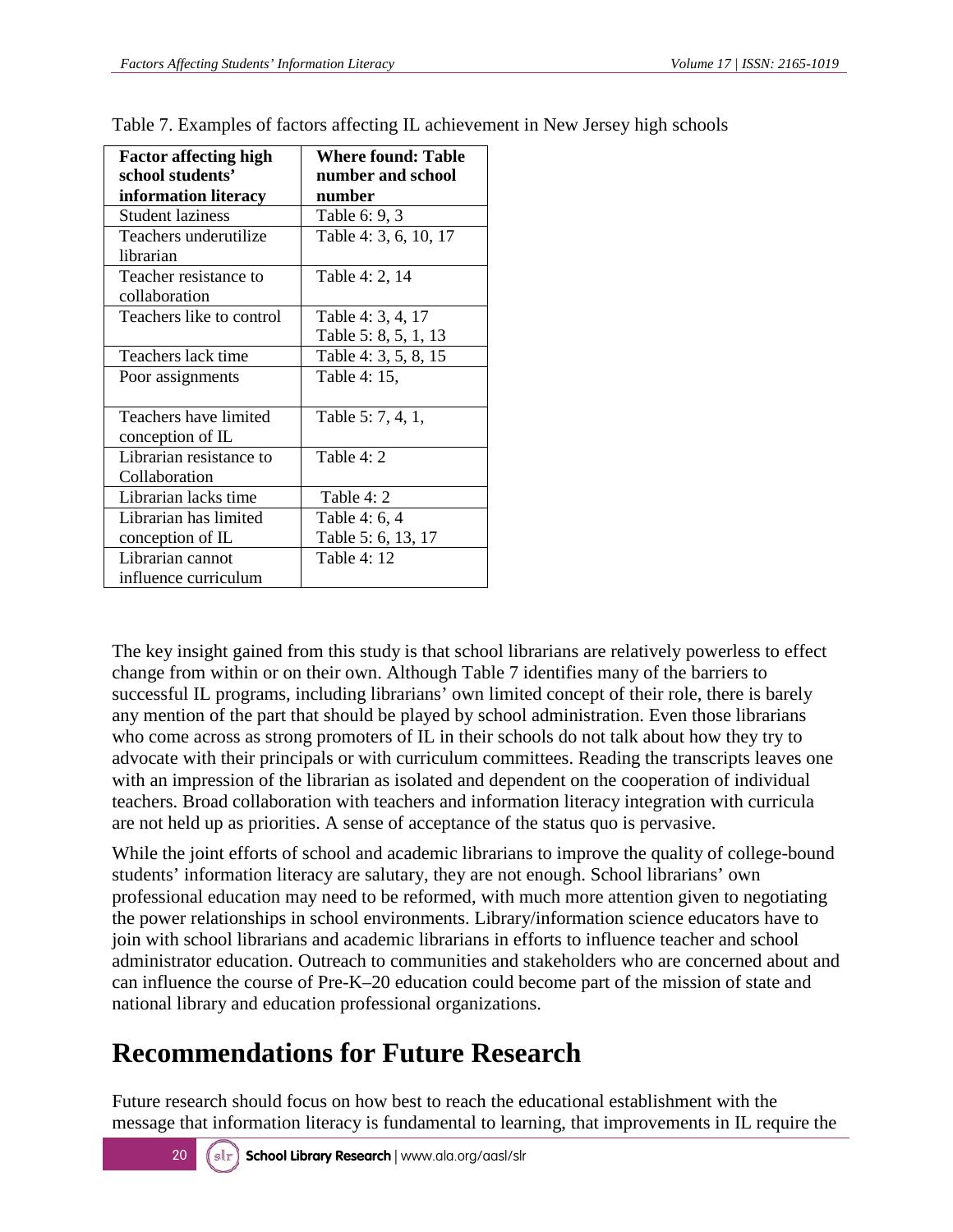understanding and commitment of school leaders, and school librarians must be empowered to bring their IL expertise to the teaching and learning enterprise.

# **Works Cited**

- American Association of School Librarians. 2007. "Standards for the 21st-Century Learner." [<www.ala.org/aasl/sites/ala.org.aasl/files/content/guidelinesandstandards/learningstandar](http://www.ala.org/aasl/sites/ala.org.aasl/files/content/guidelinesandstandards/learningstandards/AASL_Learning_Standards_2007.pdf) [ds/AASL\\_Learning\\_Standards\\_2007.pdf>](http://www.ala.org/aasl/sites/ala.org.aasl/files/content/guidelinesandstandards/learningstandards/AASL_Learning_Standards_2007.pdf) (accessed January 14, 2014).
- ———. 2013. INFOLIT. [<www.ala.org/aasl/about/community/lists/infolit>](http://www.ala.org/aasl/about/community/lists/infolit) (accessed January 14, 2014).
- American Library Association. 2005. "AASL, ACRL Launch INFOLIT List." *American Libraries* 36 (9): 10.
- American Library Association, and Association of College and Research Libraries. 2013. "AASL/ACRL Interdivisional Committee on Information Literacy." [<www.ala.org/acrl/aboutacrl/directoryofleadership/committees/aas-ilc>](http://www.ala.org/acrl/aboutacrl/directoryofleadership/committees/aas-ilc) (accessed July 28, 2013).
- Badke, W. 2012. "What Students Should Know." *Online* 36 (2) 47–49.
- Burhanna, K. J. 2007. "Instructional Outreach to High Schools: Should You Be Doing It?" *Communications in Information Literacy* 1 (2): 74–88.
- Burhanna, K. J., ed. 2013. *Informed Transitions: Libraries Supporting the Student Transition to College*. Santa Barbara, CA: Libraries Unlimited.
- Burhanna, K. J., and M. L. Jensen. 2006. "Collaborations for Success." *Reference Services Review* 34 (4): 509–29.
- Carr, J. A., and I. F. Rockman. 2003. "Information-Literacy Collaboration: A Shared Responsibility." *American Libraries* 34 (8): 52–54.
- Duke, T. S., and J. D. Ward. 2009. "Preparing Information Literate Teachers: A Metasynthesis." *Library & Information Science Research* 31 (4): 247–56.
- Earp, V. 2009. "Integrating Information Literacy into Teacher Education: A Successful Grant Project." *Behavioral & Social Sciences Librarian* 28 (4): 166–78.
- Foster, A. L. 2006. "Students Fall Short on 'Information Literacy' Educational Testing Service's Study Finds." *Chronicle of Higher Education* 53 (October 27): A36.
- Geffert, B., and B. Christensen. 1998. "Things They Carry: Attitudes toward, Opinions about, and Knowledge of Libraries and Research among Incoming College Students." *Reference & User Services Quarterly* 37 (3): 279–89.
- Gordon, Carol. 2002. "A Room with a View: Looking at School Library Instruction from a Higher Education Perspective." *Knowledge Quest*, 30 (4): 16-21.
- Governor's Task Force on School Libraries. 2004. [background, findings, and recommendations of the Delaware School Library Survey] [<www2.lib.udel.edu/taskforce/study/data.pdf>](http://www2.lib.udel.edu/taskforce/study/data.pdf) (accessed January 14, 2014).
- Hartzell, G. 2002a. "The Principal's Perceptions of School Libraries and Teacher-Librarians." *School Libraries Worldwide* 8 (1): 92–110.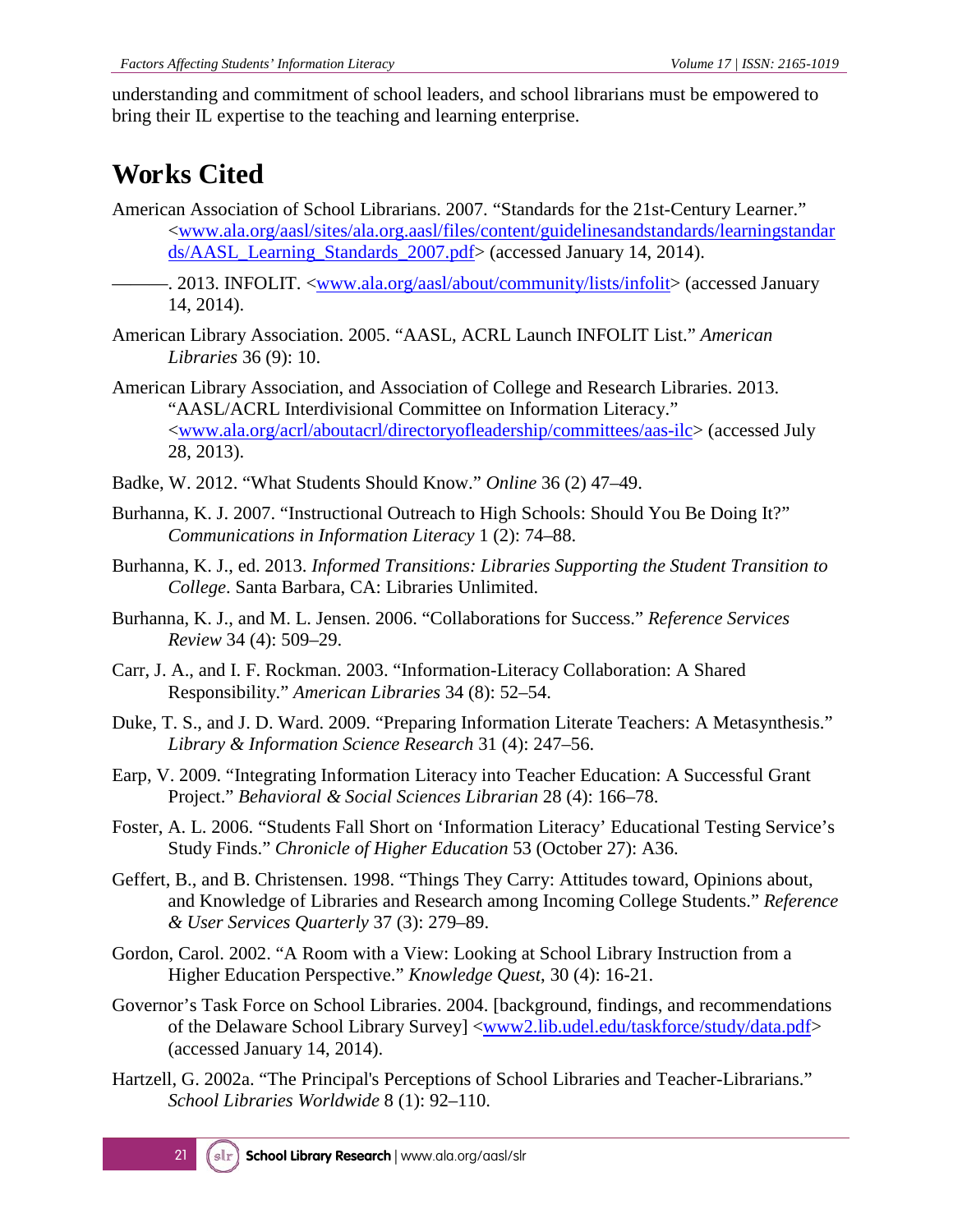. 2002b. "Why Should Principals Support School Libraries?" [<www.ericdigests.org/2003-3/libraries.htm>](http://www.ericdigests.org/2003-3/libraries.htm) (accessed January 17, 2014).

- Institute for Library & Information Literacy Education. n.d. "Principal's Project." [<www.ilile.org/initiatives/Principal\\_Project/index.html>](http://www.ilile.org/initiatives/Principal_Project/index.html) (accessed January 17, 2014).
- Islam, Ramona L., and Lisa Anne Murno. 2006. "From Perceptions to Connections: Informing Information Literacy\_Program Planning in Academic Libraries Through Experimentation of High School Library Media Center Curricula" *College & Research Libraries* 67 (6):492-514.
- Kolowich, S. 2011. "What Students Don't Know." *Inside Higher Ed* (August 11). [<www.insidehighered.com/news/2011/08/22/erial\\_study\\_of\\_student\\_research\\_habits\\_at\\_](http://www.insidehighered.com/news/2011/08/22/erial_study_of_student_research_habits_at_illinois_university_libraries_reveals_alarmingly_poor_information_literacy_and_skills) illinois university libraries reveals alarmingly poor information literacy and skills> (accessed January 18, 2014).
- Kovalik, Cindy L., et al. 2010. "Information Literacy, Collaboration, and Teacher Education." *Communications in Information Literacy* 4 (2): 145–69. [<www.comminfolit.org/index.php?journal=cil&page=article&op=view&path%5B%5D=](http://www.comminfolit.org/index.php?journal=cil&page=article&op=view&path%5B%5D=Vol4-2010AR6&path%5B%5D=121) [Vol4-2010AR6&path%5B%5D=121>](http://www.comminfolit.org/index.php?journal=cil&page=article&op=view&path%5B%5D=Vol4-2010AR6&path%5B%5D=121) (accessed January 17, 2014).
- Lindsay, Karen. 2005. "Teacher/Teacher-Librarian Collaboration—A Review of the Literature." *School Libraries in Canada* 25 (2): 8–21.
- Meyers, Eric M., Lisa P. Nathan, and Matthew L. Saxton. 2007. "Barriers to Information Seeking in School Libraries: Conflicts in Perception and Practice." *Information Research* 12 (2). [<http://informationr.net/ir/12-2/paper295.html>](http://informationr.net/ir/12-2/paper295.html) (accessed January 18, 2014).
- Mittermeyer, D. 2005. "Incoming First Year Undergraduate Students: How Information Literate Are They?" *Education for Information* 23 (4): 203–32.
- Montiel-Overall, P. 2005. "Toward a Theory of Collaboration for Teachers and Librarians." School Library Media Research 8. [<www.ala.org/aasl/aaslpubsandjournals/slmrb/slmrcontents/volume82005/theory>](http://www.ala.org/aasl/aaslpubsandjournals/slmrb/slmrcontents/volume82005/theory) (accessed January 17, 2014).
	- ———. 2008. "Teacher and Librarian Collaboration: A Qualitative Study." *Library & Information Science Research* 30 (2): 145–55.
- Norgaard, R. (2004). Writing Information Literacy in the Classroom. *Reference & User Services Quarterly* 43 (3): 220–26.
- Oakleaf, M., and P. L. Owen. 2010. "Closing the 12–13 Gap Together: School and College Librarians Supporting 21st Century Learners." *Teacher Librarian* 37 (4): 52–58.
- Okanagan College. 2010. "Research Skills: Bridging the Gap Between High School & Post-Secondary: Film Project." [<http://libguides.okanagan.bc.ca/content.php?pid=109335&sid=2508383>](http://libguides.okanagan.bc.ca/content.php?pid=109335&sid=2508383) (accessed January 17, 2014).
- Percy, Liz. 2010. "Summary of Responses: What Research Skills Should College Freshmen Have?" [<https://docs.google.com/document/d/11vC9GtHaeuZrr7wSKk-y7-](https://docs.google.com/document/d/11vC9GtHaeuZrr7wSKk-y7-_uW3bMo0L7YoXVCGq8LWI/edit?pli=1) [\\_uW3bMo0L7YoXVCGq8LWI/edit?pli=1>](https://docs.google.com/document/d/11vC9GtHaeuZrr7wSKk-y7-_uW3bMo0L7YoXVCGq8LWI/edit?pli=1) (accessed January 18, 2014).